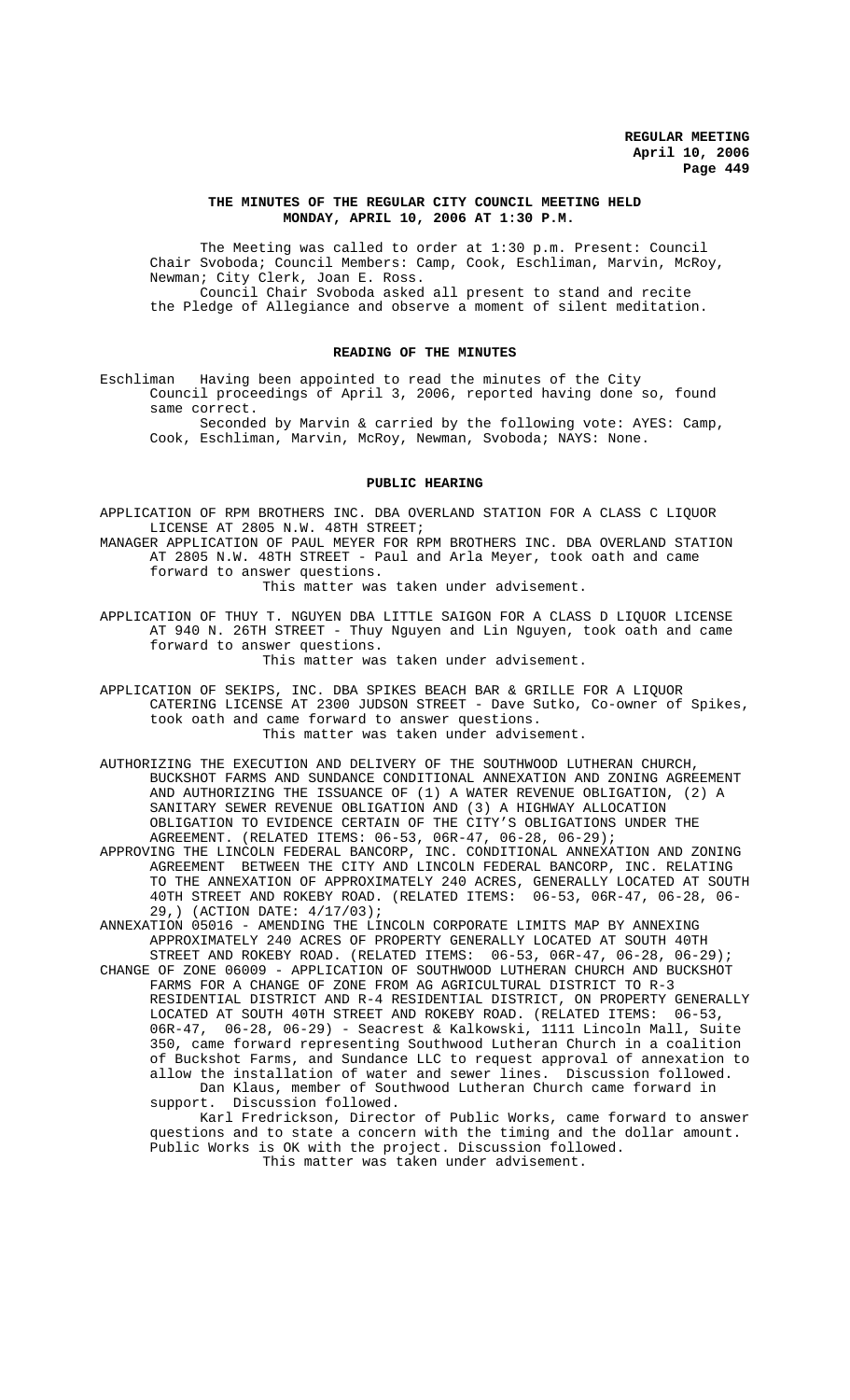- AUTHORIZING THE EXECUTION AND DELIVERY OF THE WATERFORD ESTATES CONDITIONAL ANNEXATION AND ZONING AGREEMENT AND AUTHORIZING THE ISSUANCE OF (1) A WATER REVENUE OBLIGATION, (2) A SANITARY SEWER REVENUE OBLIGATION AND (3) A HIGHWAY ALLOCATION OBLIGATION TO EVIDENCE CERTAIN OF THE CITY'S OBLIGATIONS UNDER THE AGREEMENT. (RELATED ITEMS: 06-52, 06-49, 06-48,  $06 - 50$ ;
- ANNEXATION 05003 AMENDING THE LINCOLN CORPORATE LIMITS MAP BY ANNEXING APPROXIMATELY 90 ACRES OF PROPERTY GENERALLY LOCATED AT NORTH 87TH STREET AND COLLEGE PARK ROAD. (RELATED ITEMS: 06-52, 06-49, 06-48, 06- 50);
- ANNEXATION 04003 AMENDING THE LINCOLN CORPORATE LIMITS MAP BY ANNEXING APPROXIMATELY 300 ACRES OF PROPERTY GENERALLY LOCATED EAST AND WEST OF 98TH STREET FROM HOLDREGE TO O STREETS. (RELATED ITEMS: 06-52, 06-49,  $06-48, 06-50$ ;
- CHANGE OF ZONE 04019 APPLICATION OF RICHARD, DANIEL, MARK AND THOMAS MEGINNIS, SOUTHVIEW, INC. AND RIDGE DEVELOPMENT COMPANY FOR A CHANGE OF ZONE FROM AG AGRICULTURAL DISTRICT TO R-3 RESIDENTIAL DISTRICT AND B-2 PLANNED NEIGHBORHOOD BUSINESS DISTRICT ON PROPERTY GENERALLY LOCATED EAST AND WEST OF 98TH STREET FROM HOLDREGE TO O STREETS. (RELATED ITEMS: 06-52, 06-49, 06-48, 06-50)- Seacrest & Kalkowski, 1111 Lincoln Mall, Suite 350, came forward representing a series of investors, Ridge Development and Southview, Inc. who have teamed up with the MEGINNIS Family members of various entities to develop about 500 acres north of Hillcrest, north of O from O Street to Holdrege Street. Discussion followed.

#### This matter was taken under advisement.

APPROVING A CONTRACT BETWEEN THE CITY AND LINCOLN HAYMARKET DEVELOPMENT CORP. TO OPERATE AND REGULATE A SATURDAY PUBLIC MARKET IN THE HAYMARKET AREA, 7TH STREET FROM P TO Q STREETS AND P STREET FROM 7TH TO 8TH STREETS - Linda Hubka, Market Manager of the Historic Development Corporation of Haymarket/Farmers Market, came forward to answer questions and request approval.

Chairman Svoboda asked Ms. Hubka if she was okay with extending the date of the market.

Ms. Hubka responded in the affirmative. Discussion followed. This matter was taken under advisement.

- APPROVING A CONTRACT BETWEEN THE CITY AND DOWNTOWN LINCOLN ASSOCIATION TO OPERATE AND REGULATE A MID-WEEK PUBLIC MARKET IN THE AREA LOCATED AT 12TH STREET FROM Q TO R STREET AND R STREET FROM 12TH TO 13TH STREETS FROM JUNE 6, 2006 THROUGH JUNE 27, 2006 - Linda Hubka, came forward representing Jazz in June at the Farmer's Market to answer questions. This matter was taken under advisement.
- CHANGE OF ZONE 06011 APPLICATION OF ELIZABETH SOUTH PARTNERS FOR A CHANGE OF ZONE FROM R-1 RESIDENTIAL DISTRICT TO B-2 PLANNED NEIGHBORHOOD BUSINESS DISTRICT, ON PROPERTY GENERALLY LOCATED AT SOUTH 70TH STREET AND PIONEERS BOULEVARD. (RELATED ITEMS: 06-56, 06R-67);
- USE PERMIT 84B APPLICATION OF ELIZABETH SOUTH PARTNERS TO RECONFIGURE PARKING AREAS, ADD PARKING SPACES AND REDUCE THE FRONT YARD SETBACK ALONG PIONEERS BOULEVARD, IN PROPERTY GENERALLY LOCATED AT SOUTH 70TH STREET AND PIONEERS BOULEVARD. (RELATED ITEMS 06-56, 06R-67) (ACTION DATE: 4/17/06) - Mike Rierden, 645 "M" Street, Suite 200, representing Elizabeth South Partners, to request adding 54 parking stalls to the shopping center at South 70<sup>th</sup> Street and Pioneers Boulevard. Mr. Rierdon's March 10<sup>th</sup> letter along with the covenants was submitted for the record. Discussion followed.

Don Linscott, developer of the property, stated they are trying to accommodate expansion for a tenant and parking for retail as well as accommodating the Pinehurst townhouse neighbors with 100% screening on the east side of the fence. Discussion followed. This matter was taken under advisement.

APPROVING THE USE OF PUBLIC RIGHT-OF-WAY BY LANDON OSBORNE FOR INSTALLATION OF A FENCE/WALL AT 1840 E STREET - Landon Osborne and Heidi Darringer, 1840 E Street, came forward to request approval. Discussion followed. Scott Opfer, Public Works & Utilities Dept., came forward to answer questions. Discussion followed.

Dana Roper, City Attorney, came forward to answer questions. Discussion followed.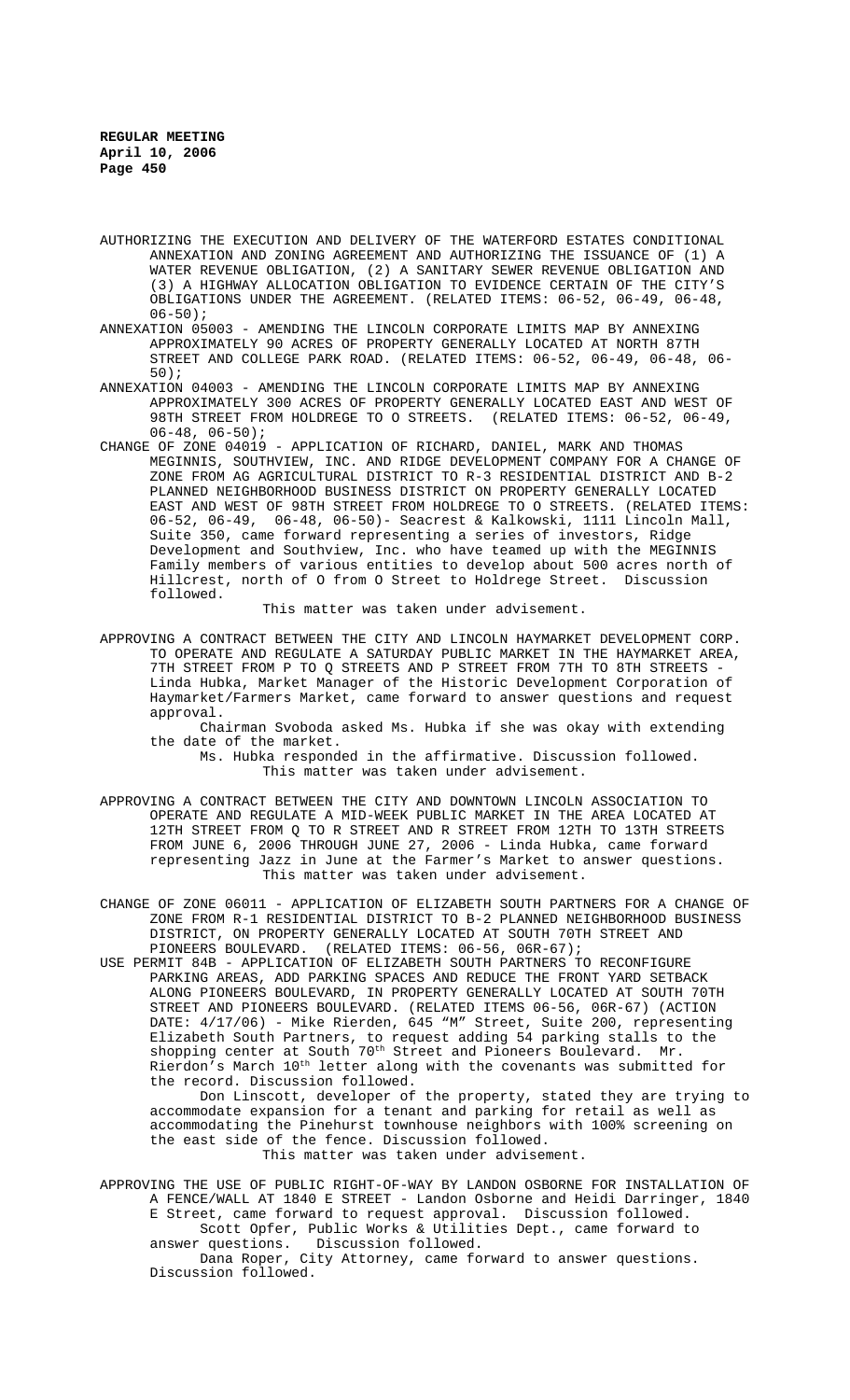Mr. Osborne came forward for rebuttal. Discussion followed. Linda Ems, Ems Concrete representative, came forward stating the company followed all the proper procedures. Mike Merwick, Director of Building and Safety, came forward to answer questions. Discussion followed. This matter was taken under advisement.

AMENDING THE WEST O STREET REDEVELOPMENT PLAN TO ADD NINE PROJECTS FOR POTENTIAL REDEVELOPMENT IN THE AREA GENERALLY BOUNDED BY 10TH STREET ON THE EAST, ½ MILE WEST OF N.W. 70TH STREET ON THE WEST, INTERSTATE 80 ON THE NORTH AND BURLINGTON RAILROAD YARD ON THE SOUTH - Ernie Castillo, Urban Development, came forward requesting approval of amendment to the West O Street Development Plan.

This matter was taken under advisement.

APPROVING THE USE OF PUBLIC RIGHT-OF-WAY BY THE LINCOLN-LANCASTER COUNTY EMERGENCY MANAGEMENT FOR PLACEMENT OF AN OUTSIDE WARNING SIREN ON A POWER POLE GENERALLY LOCATED ON SOUTH 27TH STREET SOUTH OF WHISPERING WIND STREET - Doug Ahlberg, Director of Emergency Management, came forward requesting approval for the placement of a siren in the area of South 27th Street south of Whispering Wind Street. Discussion followed. This matter was taken under advisement.

## **TOOK BREAK 3:34 P.M. RECONVENED 3:46 P.M.**

## **\*\* END OF PUBLIC HEARING \*\***

# **COUNCIL ACTION**

## **LIQUOR RESOLUTIONS**

APPLICATION OF RPM BROTHERS INC. DBA OVERLAND STATION FOR A CLASS C LIQUOR LICENSE AT 2805 N.W. 48TH STREET - CLERK read the following resolution, introduced by Jon Camp, who moved its adoption for approval: A-83798 BE IT RESOLVED by the City Council of the City of Lincoln, Nebraska:

That after hearing duly had as required by law, consideration of the facts of this application, the Nebraska Liquor Control Act, and the pertinent City ordinances, the City Council recommends that the application of RPM Brothers Inc. dba Overland Station for a Class "C" liquor license at 2805 N.W. 48th Street, Lincoln, Nebraska, for the license period ending October 31, 2006, be approved with the condition that the premise complies in every respect with all city and state regulations. The City Clerk is directed to transmit a copy of this resolution to the Nebraska Liquor Control Commission.

Introduced by Jon Camp Seconded by Newman & carried by the following vote: AYES: Camp, Cook, Eschliman, Marvin, McRoy, Newman, Svoboda; NAYS: None.

MANAGER APPLICATION OF PAUL MEYER FOR RPM BROTHERS INC. DBA OVERLAND STATION AT 2805 N.W. 48TH STREET - CLERK read the following resolution, introduced by Jon Camp, who moved its adoption for approval:

A-83799 WHEREAS, RPM Brothers Inc. dba Overland Station located at 2805<br>N.W. 48th Street, Lincoln, Nebraska has been approved for a Retail Cla 48th Street, Lincoln, Nebraska has been approved for a Retail Class "C" liquor license, and now requests that Paul Meyer be named manager;

WHEREAS, Paul Meyer appears to be a fit and proper person to manage said business.

NOW, THEREFORE, BE IT RESOLVED by the City Council of the City of Lincoln, Nebraska:

That after hearing duly had as required by law, consideration of the facts of this application, the Nebraska Liquor Control Act, and the pertinent City ordinances, the City Council recommends that Paul Meyer be approved as manager of this business for said licensee. The City Clerk is directed to transmit a copy of this resolution to the Nebraska Liquor Control Commission.

Introduced by Jon Camp

Seconded by Newman & carried by the following vote: AYES: Camp, Cook, Eschliman, Marvin, McRoy, Newman, Svoboda; NAYS: None.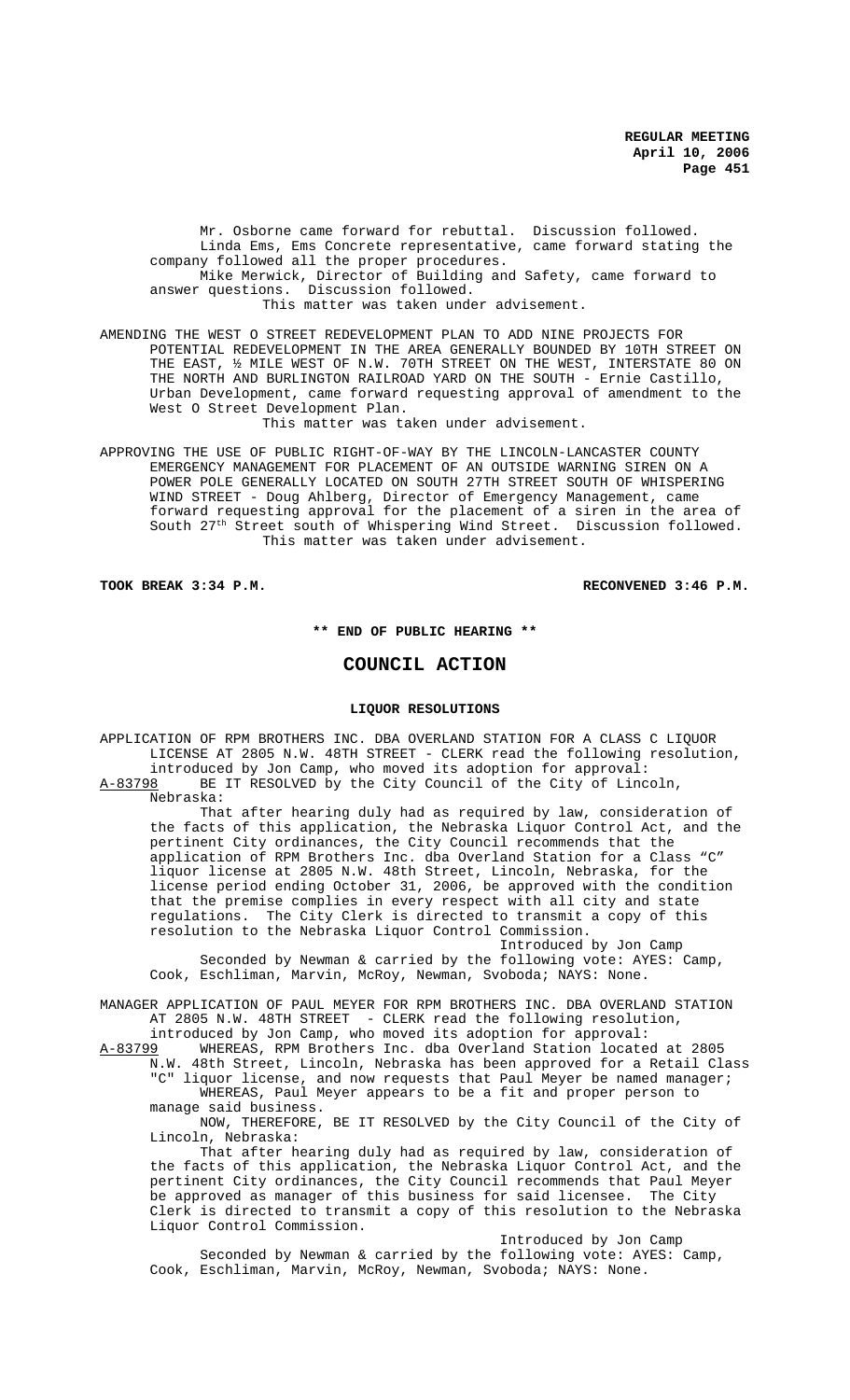APPLICATION OF THUY T. NGUYEN DBA LITTLE SAIGON FOR A CLASS D LIQUOR LICENSE AT 940 N. 26TH STREET - CLERK read the following resolution, introduced by Jon Camp, who moved its adoption for approval:<br>A-83800 BE IT RESOLVED by the City Council of the C

BE IT RESOLVED by the City Council of the City of Lincoln, Nebraska:

That after hearing duly had as required by law, consideration of the facts of this application, the Nebraska Liquor Control Act, and the pertinent City ordinances, the City Council recommends that the application of Thuy T. Nguyen dba Little Saigon for a Class "D" liquor license at 940 N. 26th Street, Lincoln, Nebraska, for the license period ending April 30, 2006, be approved with the condition that the premise complies in every respect with all city and state regulations. The City Clerk is directed to transmit a copy of this resolution to the Nebraska Liquor Control Commission.

Introduced by Jon Camp Seconded by Newman & carried by the following vote: AYES: Camp, Cook, Eschliman, Marvin, McRoy, Newman, Svoboda; NAYS: None.

APPLICATION OF SEKIPS, INC. DBA SPIKES BEACH BAR & GRILLE FOR A LIQUOR CATERING LICENSE AT 2300 JUDSON STREET - CLERK read the following resolution, introduced by Jon Camp, who moved its adoption for approval:<br>A-83801 BE IT RESOLVED by the City Council of the City of Lincoln,

BE IT RESOLVED by the City Council of the City of Lincoln, Nebraska:

That after hearing duly had as required by law, consideration of the facts of this application, the Nebraska Liquor Control Act, and the pertinent City ordinance, the City Council recommends that the application of Sekips, Inc. dba Spikes Beach Bar & Grille for the issuance of a Catering Permit to the existing liquor license, located at 2300 Judson Street, Lincoln, Nebraska, be approved with the condition that the premise complies in every respect with all city and state regulations.

BE IT FURTHER RESOLVED that a copy of this resolution be transmitted by the City Clerk to the Nebraska Liquor Control Commission. Introduced by Jon Camp

Seconded by Newman & carried by the following vote: AYES: Camp, Cook, Eschliman, Marvin, McRoy, Newman, Svoboda; NAYS: None.

## **ORDINANCES - 2ND READING & RELATED RESOLUTIONS (as required)**

- AUTHORIZING THE EXECUTION AND DELIVERY OF THE SOUTHWOOD LUTHERAN CHURCH, BUCKSHOT FARMS AND SUNDANCE CONDITIONAL ANNEXATION AND ZONING AGREEMENT AND AUTHORIZING THE ISSUANCE OF (1) A WATER REVENUE OBLIGATION, (2) A SANITARY SEWER REVENUE OBLIGATION AND (3) A HIGHWAY ALLOCATION OBLIGATION TO EVIDENCE CERTAIN OF THE CITY'S OBLIGATIONS UNDER THE AGREEMENT - CLERK read an ordinance, introduced by Robin Eschliman, adopted under and pursuant to Ordinance Nos. 18088 and 18171 of the City authorizing the issuance of (1) A Water Revenue Obligation of the City in an aggregate principal amount not to exceed<br>Dollars (\$) (The "Water Obligation") (2) ) (The "Water Obligation") (2)  $\overline{A}$  Sanitary Sewer Revenue Obligation of the City in an aggregate principal amount not to exceed Dollars (\$ ) (The "Sewer Obligation") and (3) A Highway Allocation Obligation of the City in an aggregate principal amount not to exceed Dollars (\$ ); fixing in part and providing for the fixing in part of the details of the Water Obligation, the Sewer Obligation and the Highway Allocation Obligation; taking other action in connection with the foregoing; and related matters, the second time.
- APPROVING THE LINCOLN FEDERAL BANCORP, INC. CONDITIONAL ANNEXATION AND ZONING AGREEMENT BETWEEN THE CITY AND LINCOLN FEDERAL BANCORP, INC. RELATING TO THE ANNEXATION OF APPROXIMATELY 240 ACRES, GENERALLY LOCATED AT SOUTH 40TH STREET AND ROKEBY ROAD (RELATED ITEMS: 06-53, 06R-47, 06-28, 06- 29,) (ACTION DATE: 4/17/03).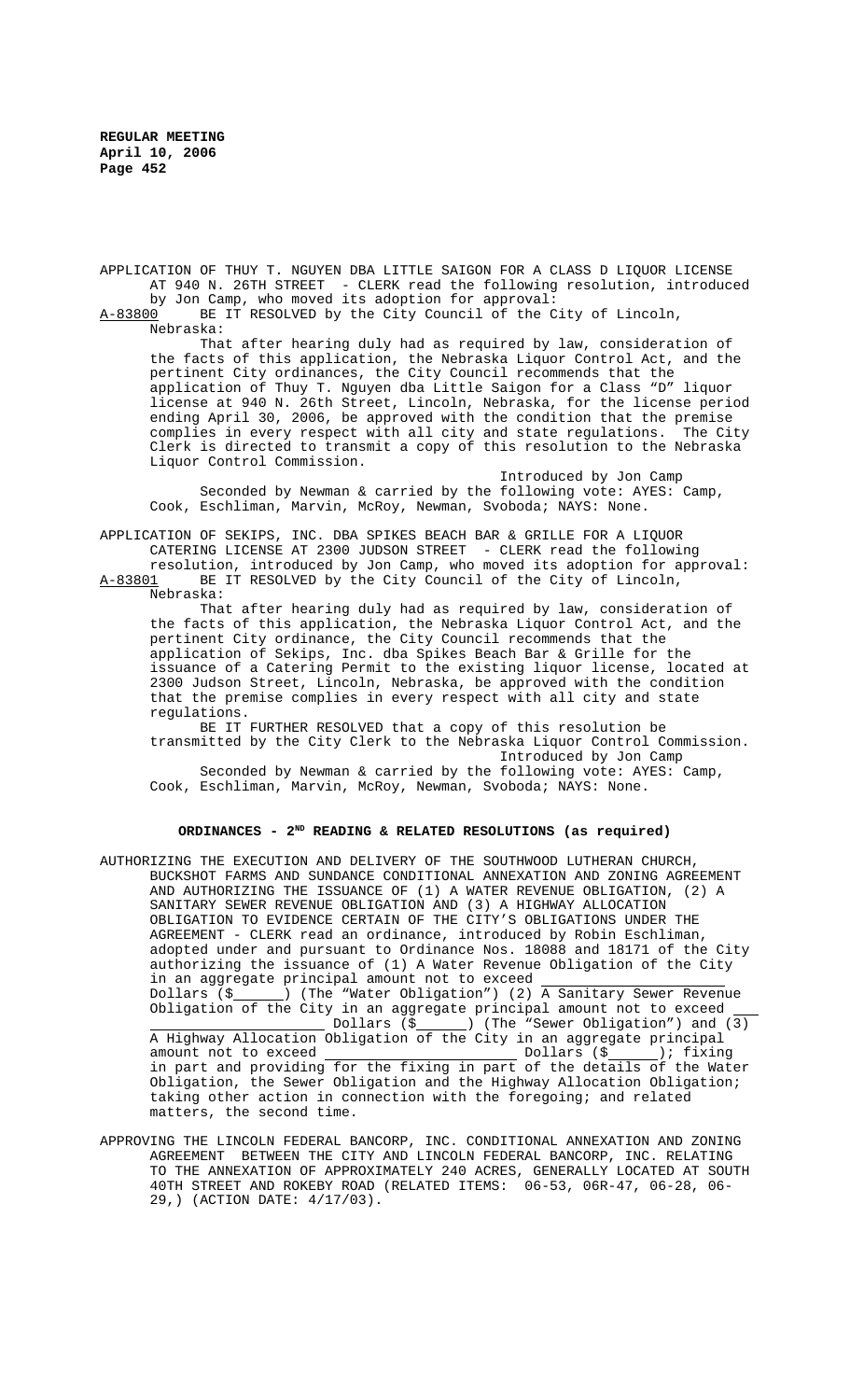- ANNEXATION 05016 AMENDING THE LINCOLN CORPORATE LIMITS MAP BY ANNEXING APPROXIMATELY 240 ACRES OF PROPERTY GENERALLY LOCATED AT SOUTH 40TH STREET AND ROKEBY ROAD - CLERK read an ordinance, introduced by Robin Eschliman, annexing and including the below described land as part of the City of Lincoln, Nebraska and amending the Corporate Limits Map attached to and made a part of Ordinance No. 18208, to reflect the extension of the corporate limits boundary of the City of Lincoln, Nebraska established and shown thereon, the second time.
- CHANGE OF ZONE 06009 APPLICATION OF SOUTHWOOD LUTHERAN CHURCH AND BUCKSHOT FARMS FOR A CHANGE OF ZONE FROM AG AGRICULTURAL DISTRICT TO R-3 RESIDENTIAL DISTRICT AND R-4 RESIDENTIAL DISTRICT, ON PROPERTY GENERALLY LOCATED AT SOUTH 40TH STREET AND ROKEBY ROAD - CLERK read an ordinance, introduced by Robin Eschliman, amending the Lincoln Zoning District Maps attached to and made a part of Title 27 of the Lincoln Municipal Code, as provided by Section 27.05.020 of the Lincoln Municipal Code, by changing the boundaries of the districts established and show thereon, the second time.
- AUTHORIZING THE EXECUTION AND DELIVERY OF THE WATERFORD ESTATES CONDITIONAL ANNEXATION AND ZONING AGREEMENT AND AUTHORIZING THE ISSUANCE OF (1) A WATER REVENUE OBLIGATION, (2) A SANITARY SEWER REVENUE OBLIGATION AND (3) A HIGHWAY ALLOCATION OBLIGATION TO EVIDENCE CERTAIN OF THE CITY'S OBLIGATIONS UNDER THE AGREEMENT - CLERK read an ordinance, introduced by Robin Eschliman, adopted under and pursuant to Ordinance Nos. 18088 and 18171 of the City authorizing the issuance of (1) A Water Revenue Obligation of the City in an aggregate principal amount not to exceed \_ Dollars (\$\_\_\_\_\_\_) (The "Water Obligation") (2) A Sanitary Sewer Revenue Obligation of the City in an aggregate principal<br>amount not to exceed  $\begin{array}{c} 0 \text{matrix} \\ \text{Dollars} \\ \text{Fallars} \end{array}$ amount not to exceed Dollars (\$ ) (The "Sewer Obligation") and (3) A Highway Allocation Obligation of the City in an aggregate principal amount not to exceed Dollars  $(\xi$  ); fixing in part and providing for the fixing in part of the details of the Water Obligation, the Sewer Obligation and the Highway Allocation Obligation; taking other action in connection with the foregoing; and related matters, the second time.
- ANNEXATION 05003 AMENDING THE LINCOLN CORPORATE LIMITS MAP BY ANNEXING APPROXIMATELY 90 ACRES OF PROPERTY GENERALLY LOCATED AT NORTH 87TH STREET AND COLLEGE PARK ROAD - CLERK read an ordinance, introduced by Robin Eschliman, annexing and including the below described land as part of the City of Lincoln, Nebraska and amending the Corporate Limits Map attached to and made a part of Ordinance No. 18208, to reflect the extension of the corporate limits boundary of the City of Lincoln, Nebraska established and shown thereon, the second time.
- ANNEXATION 04003 AMENDING THE LINCOLN CORPORATE LIMITS MAP BY ANNEXING APPROXIMATELY 300 ACRES OF PROPERTY GENERALLY LOCATED EAST AND WEST OF 98TH STREET FROM HOLDREGE TO O STREETS - CLERK read an ordinance, introduced by Robin Eschliman, annexing and including the below described land as part of the City of Lincoln, Nebraska and amending the Corporate Limits Map attached to and made a part of Ordinance No. 18208, to reflect the extension of the corporate limits boundary of the City of Lincoln, Nebraska established and shown thereon, the second time.
- CHANGE OF ZONE 04019 APPLICATION OF RICHARD, DANIEL, MARK AND THOMAS MEGINNIS, SOUTHVIEW, INC. AND RIDGE DEVELOPMENT COMPANY FOR A CHANGE OF ZONE FROM AG AGRICULTURAL DISTRICT TO R-3 RESIDENTIAL DISTRICT AND B-2 PLANNED NEIGHBORHOOD BUSINESS DISTRICT ON PROPERTY GENERALLY LOCATED EAST AND WEST OF 98TH STREET FROM HOLDREGE TO O STREETS - CLERK read an ordinance, introduced by Robin Eschliman, amending the Lincoln Zoning District Maps attached to and made a part of Title 27 of the Lincoln Municipal Code, as provided by Section 27.05.020 of the Lincoln Municipal Code, by changing the boundaries of the districts established and shown thereon, the second time.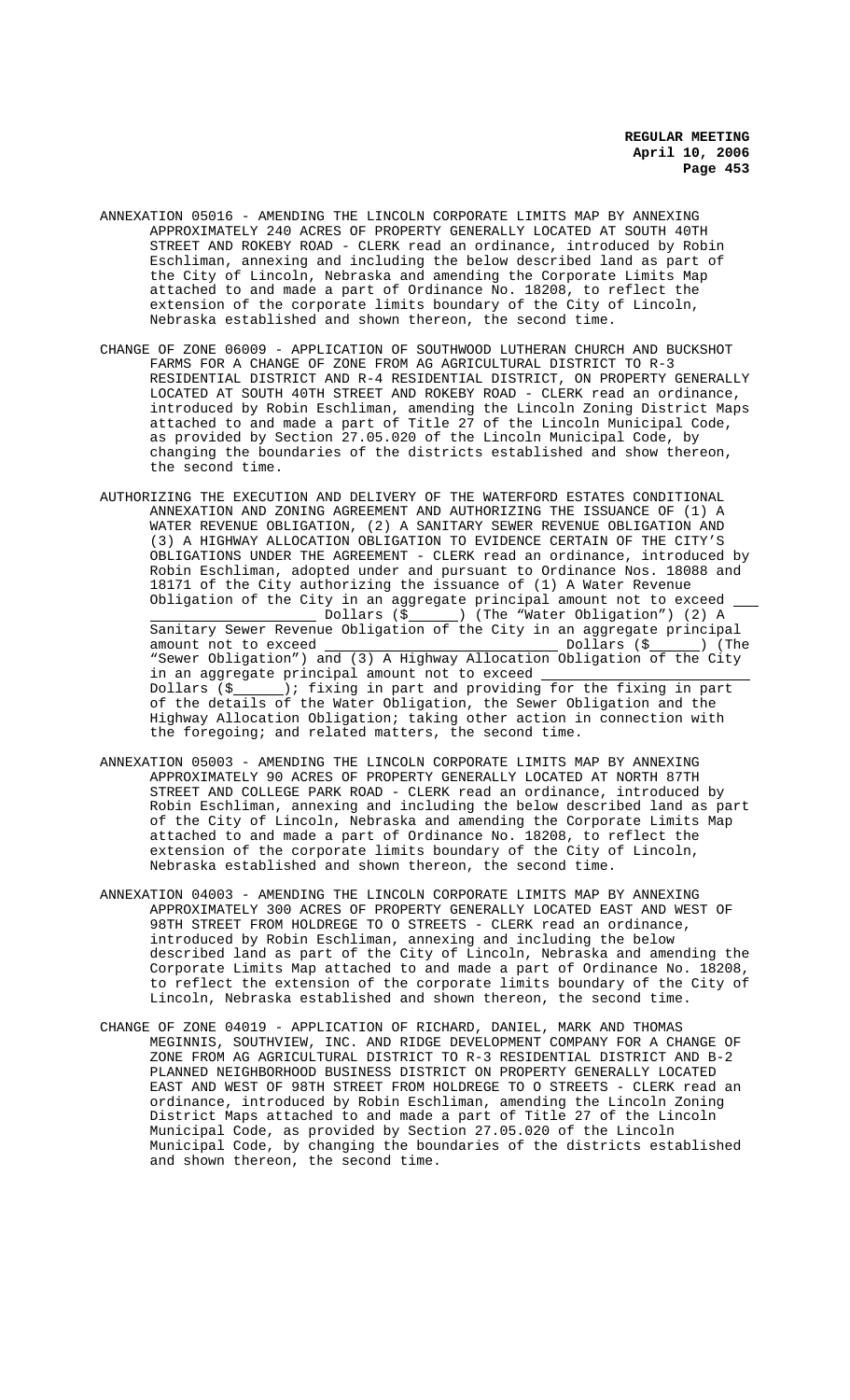- APPROVING A CONTRACT BETWEEN THE CITY AND LINCOLN HAYMARKET DEVELOPMENT CORP. TO OPERATE AND REGULATE A SATURDAY PUBLIC MARKET IN THE HAYMARKET AREA, 7TH STREET FROM P TO Q STREETS AND P STREET FROM 7TH TO 8TH STREETS - CLERK read an ordinance, introduced by Robin Eschliman, accepting and approving the Contract between the City of Lincoln, Nebraska, a municipal corporation, and the Lincoln Haymarket Development Corporation for establishment and regulation of a Saturday public market in the Haymarket area,  $7<sup>th</sup>$  Street from P to Q Streets and P Street from  $7<sup>th</sup>$  to  $8<sup>th</sup>$  Streets, from May 6, 2006 through October 28, 2006, and authorizing the Mayor to sign such Contract on behalf of the City, the second time.
- APPROVING A CONTRACT BETWEEN THE CITY AND DOWNTOWN LINCOLN ASSOCIATION TO OPERATE AND REGULATE A MID-WEEK PUBLIC MARKET IN THE AREA LOCATED AT 12TH STREET FROM Q TO R STREET AND R STREET FROM 12TH TO 13TH STREETS FROM JUNE 6, 2006 THROUGH JUNE 27, 2006 - CLERK read an ordinance, introduced by Robin Eschliman, accepting and approving the Public Market Contract between the City of Lincoln, Nebraska and Downtown Lincoln Association for establishment and regulation of a Jazz in June public market in the Marketplace area,  $12<sup>th</sup>$  Street from Q to R Streets and R Street from  $12^{th}$  to  $13^{th}$  Streets, on each Tuesday from June 6, 2006 through June 27, 2006, and authorizing the Mayor to sign such Contract on behalf of the City, the second time.
- CHANGE OF ZONE 06011 APPLICATION OF ELIZABETH SOUTH PARTNERS FOR A CHANGE OF ZONE FROM R-1 RESIDENTIAL DISTRICT TO B-2 PLANNED NEIGHBORHOOD BUSINESS DISTRICT, ON PROPERTY GENERALLY LOCATED AT SOUTH 70TH STREET AND PIONEERS BOULEVARD - CLERK read an ordinance, introduced by Robin Eschliman, amending the Lincoln Zoning District Maps attached to and made a part of Title 27 of the Lincoln Municipal Code, as provided by Section 27.05.020 of the Lincoln Municipal Code, by changing the boundaries of the districts established and shown thereon, the second time.
- USE PERMIT 84B APPLICATION OF ELIZABETH SOUTH PARTNERS TO RECONFIGURE PARKING AREAS, ADD PARKING SPACES AND REDUCE THE FRONT YARD SETBACK ALONG PIONEERS BOULEVARD, IN PROPERTY GENERALLY LOCATED AT SOUTH 70TH STREET AND PIONEERS BOULEVARD (RELATED ITEMS 06-56, 06R-67) (ACTION DATE: 4/17/06).

#### **RESOLUTIONS**

APPROVING THE USE OF PUBLIC RIGHT-OF-WAY BY LANDON OSBORNE FOR INSTALLATION OF A FENCE/WALL AT 1840 E STREET - PRIOR to reading:

- COOK Moved to delay action of Bill No. 06R-66 for one week to 4/17/06. Seconded by McRoy & carried by the following vote: AYES: Camp, Cook, Eschliman, Marvin, McRoy, Newman, Svoboda; NAYS: None.
- AMENDING THE WEST O STREET REDEVELOPMENT PLAN TO ADD NINE PROJECTS FOR POTENTIAL REDEVELOPMENT IN THE AREA GENERALLY BOUNDED BY 10TH STREET ON THE EAST, ½ MILE WEST OF N.W. 70TH STREET ON THE WEST, INTERSTATE 80 ON THE NORTH AND BURLINGTON RAILROAD YARD ON THE SOUTH - CLERK read the following resolution, introduced by Robin Eschliman, who moved its adoption:<br><u>A-83802</u> WHE
- WHEREAS, the City Council on September 26, 2005 adopted Resolution No. A-83550, adopting the West O Redevelopment Plan; and

WHEREAS, the Director of Urban Development has filed with the City Clerk an amendment to the West O Redevelopment Plan to add nine separate projects for potential redevelopment in support of commercial/industrial redevelopment efforts; said plan amendments are attached hereto, marked<br>as Attachment "A", and made a part hereof by reference. The Director of as Attachment "A", and made a part hereof by reference. Urban Development has reviewed said plan amendments and has found that they meet the conditions set forth in Neb. Rev. Stat. § 18-2113 (Reissue 1997); and

WHEREAS, on March 3, 2006 notice of public hearing was mailed, postage prepaid, to the president or chairperson of the governing body of each county, school district, community college, educational service unit, and natural resource district in which the real property subject to such plan is located and whose property tax receipts would be directly affected and to all registered neighborhood associations located in whole or in part within one mile radius of the area to be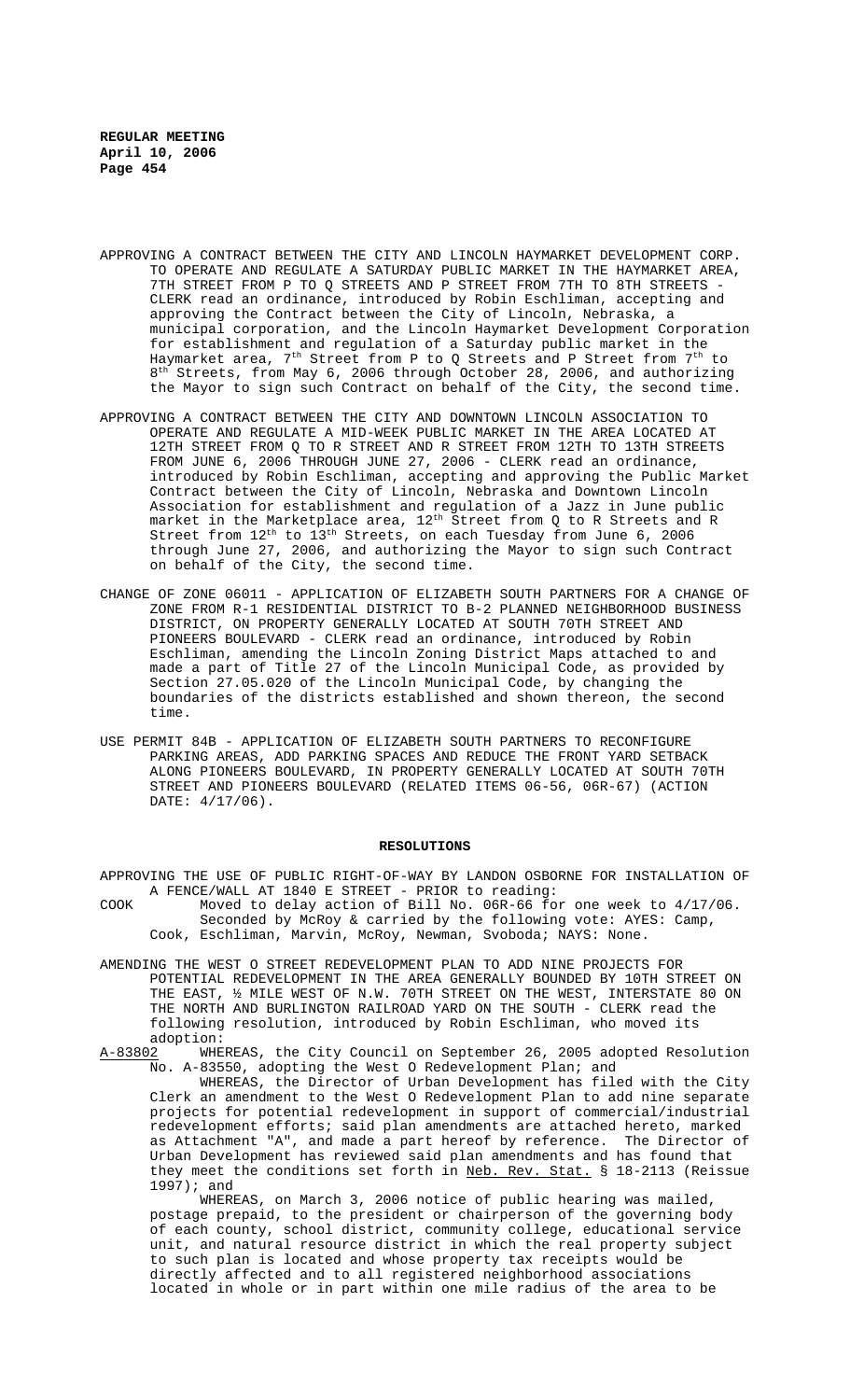redeveloped setting forth the time, date, place, and purpose, of the public hearing to be held on March 15, 2006 before the Lincoln City - Lancaster County Planning Commission regarding the amendment to the West O Redevelopment Plan, a copy of said notice and list of said registered neighborhood associations having been attached hereto as Attachment "B" and "C" respectively; and

WHEREAS, said proposed amendment to the West O Redevelopment Plan have been submitted to the Lincoln-Lancaster County Planning Commission for review and recommendation, and said Planning Commission on March 15, 2006 found said request to be in conformance with the Comprehensive Plan and recommended approval thereof; and

WHEREAS, on March 30, 2006 a notice of public hearing was mailed, postage prepaid, to the foregoing governing bodies and registered neighborhood associations setting forth the time, date, place, and purpose of the public hearing before the City Council to be held on April 10, 2006 regarding the proposed amendment to the West O Redevelopment Plan, a copy of said notice having been attached hereto as Attachment "D"; and

WHEREAS, on March 25, 2006 and March 31, 2006 a notice of public hearing was published in the Lincoln Journal Star newspaper, setting forth the time, date, place, and purpose of the public hearing to be held on April 10, 2006 regarding the proposed amendments to the West O Redevelopment Plan, a copy of such notice having been attached hereto and marked as Attachment "E"; and

WHEREAS, on April 10, 2006 in the City Council Chambers of the County City Building, 555 South 10th Street, Lincoln, Nebraska, the City Council held a public hearing relating to the proposed amendment to the West O Redevelopment Plan and all interested parties were afforded at such public hearing a reasonable opportunity to express their views respecting said proposed plan; and

WHEREAS, the City Council has duly considered all statements made and materials submitted relating to said proposed amendment.

NOW, THEREFORE, IT IS FOUND AND DETERMINED by the City Council of the City of Lincoln, Nebraska as follows:

That the West O Redevelopment Plan as modified by the proposed amendment is described in sufficient detail and is designed with the general purpose of accomplishing a coordinated, adjusted, and harmonious development of the City which will promote general health, safety, and welfare, sound design and arrangement, the wise and efficient expenditure of public funds, and the prevention of the reoccurrence of unsanitary or unsafe dwelling accommodations or conditions of blight.<br>2. Tha

That the West O Redevelopment Plan as modified by the proposed amendment is feasible and in conformity with the general plan for the development of the City of Lincoln as a whole and said plan as modified by the proposed amendment is in conformity with the legislative declarations, and the determinations set forth in the Community

Development Law.<br>3. That, for purposes of commencing redevelopment and determination of the property included in and subject to the provision providing for an increment as directed under the Community Development Law, the project areas corresponding to each project within the plan as amended shall consist of the property described separately for each as identified and described in paragraphs 5 - 13, including the abutting streets and alleys.

BE IT RESOLVED by the City Council of the City of Lincoln, Nebraska:

That pursuant to the provisions of the Nebraska Community Development Law and in light of the foregoing findings and determinations, the amendment to the West O Redevelopment Plan attached hereto as Attachment "A" is hereby accepted and approved by the City Council as the governing body for the City of Lincoln.

BE IT FURTHER RESOLVED that the Urban Development Director or his authorized representative is hereby authorized and directed to take all steps necessary to implement the provisions of said amendment to the West O Redevelopment Plan, and the Finance Director is likewise authorized to expend funds to implement the provisions of the West O Redevelopment Plan, as amended.

BE IT STILL FURTHER RESOLVED that it is intended that this resolution and the modifications adopted herein are supplemental hereto to the findings, approvals, and authorizations set forth in Resolution No. A-83550.

Introduced by Robin Eschliman Seconded by Marvin & carried by the following vote: AYES: Camp,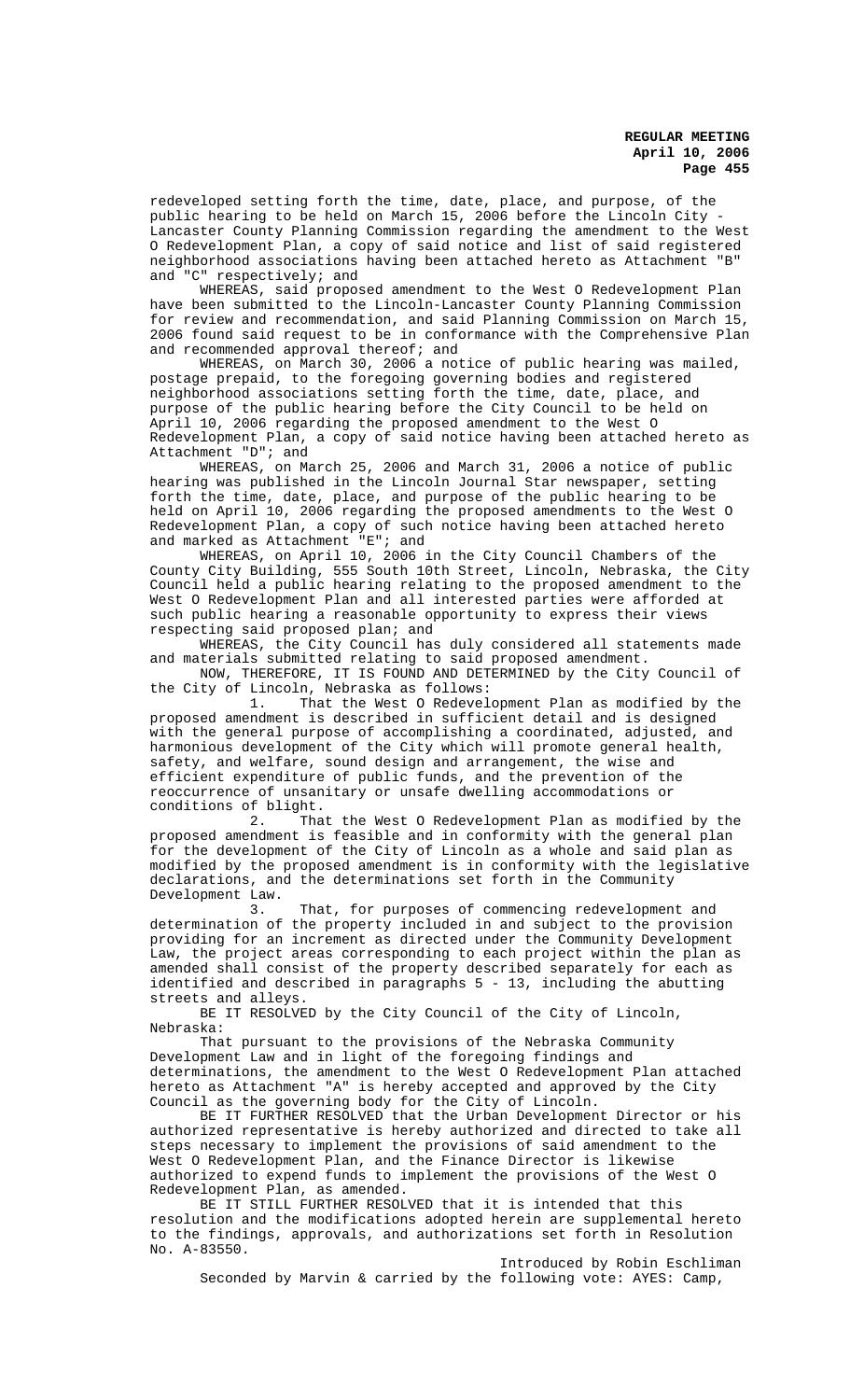Cook, Eschliman, Marvin, McRoy, Newman, Svoboda; NAYS: None.

APPROVING THE USE OF PUBLIC RIGHT-OF-WAY BY THE LINCOLN-LANCASTER COUNTY EMERGENCY MANAGEMENT FOR PLACEMENT OF AN OUTSIDE WARNING SIREN ON A POWER POLE GENERALLY LOCATED ON SOUTH 27TH STREET SOUTH OF WHISPERING WIND STREET - CLERK read the following resolution, introduced by Robin Eschliman, who moved its adoption:<br>A-83803 WHEREAS, the Lincoln-Lancast

WHEREAS, the Lincoln-Lancaster County Emergency Management has submitted an application pursuant to Chapter 14.54 of the Lincoln Municipal Code to use a portion of the public right-of-way on South 27th Street, south of Whispering Wind Street for placement of an outside warning siren on top of a power pole; and

WHEREAS, said application has been reviewed by the Public Works Department which has recommended approval of said application.

NOW, THEREFORE, BE IT RESOLVED by the City Council of the City of Lincoln, Nebraska:

That the application of the Lincoln-Lancaster County Emergency Management, hereinafter referred to as Permittee, for a permit to install an outside warning siren upon a portion of the public right-ofway south of the intersection of South 27th Street and Whispering Wind Street described above is approved pursuant to Chapter 14.54 of the Lincoln Municipal Code subject to the provisions of Chapter 14.54 and the following additional conditions:<br>a. That the permission

That the permission herein granted is granted as a privilege only, and is subject to all the terms and conditions of Chapter 14.54 of the Lincoln Municipal Code.

b. That such space shall only be used for an outside warning siren as specified on the permit in accordance with the requirements of Chapter 14.54.

c. That the Lincoln-Lancaster County Emergency Management shall require its contractor to contact Diggers Hotline of Nebraska prior to commencing construction activities.

Introduced by Robin Eschliman Seconded by Marvin & carried by the following vote: AYES: Camp, Cook, Eschliman, Marvin, McRoy, Newman, Svoboda; NAYS: None.

#### **PETITIONS AND COMMUNICATIONS**

THE FOLLOWING HAVE BEEN REFERRED TO THE PLANNING DEPT.: Change of Zone 06017 - App. of Olsson Associates from H-2 Highway Business to R-2 Residential and O-2 Suburban Office to B-3 Commercial on property located at S. 48<sup>th</sup> Street and O Street. Change of Zone 06018 - App. Mike and Lynn Price to amend Sections 27.07.040, 27.03.631 and 27.63.770 of the Lincoln Municipal Code to define "Tree Service" and to create a special permit designation in the AG zoning district to allow the location of a tree service business on land located in the AG zoning district under certain conditions. Special Permit 1866B - App. of Alltel Communications of Nebraska, Inc. to adjust the waiver to the fall zone for a wireless facility on property at 2401 N. 48<sup>th</sup> Street. Special Permit 06019 - App. of Luke and Karen French to allow a Community Center on property at NW 84<sup>th</sup> Street and Highway 55. Special Permit 06022 - App. of Hendricks Investments, LLC to allow a garden center on property at S. 14<sup>th</sup> Street and Saltillo Road.

- SETTING THE HEARING DATE OF MONDAY, APRIL 24, 2006 AT 5:30 P.M. FOR APP. OF WHITEHEAD OIL COMPANY DBA U-STOP CONVENIENCE SHOP FOR A CLASS D LIQUOR LICENSE AT 3280 SUPERIOR STREET - CLERK read the following resolution, introduced by Dan Marvin, who moved its adoption:
- A-83804 BE IT RESOLVED by the City Council, of the City of Lincoln, that a hearing date is hereby set for Mon., April 24, 2006 at 5:30 p.m. or as soon thereafter as possible in the City Council Chambers, County-City Building, 555 S. 10<sup>th</sup> St., Lincoln, NE, for Application of Whitehead Oil Company dba U-Stop Convenience Shop for a Class D liquor license at 3280 Superior Street.

If the Police Dept. is unable to complete the investigation by said time, a new hearing date will be set.

Introduced by Dan Marvin Seconded by McRoy & carried by the following vote: AYES: Camp, Cook, Eschliman, Marvin, McRoy, Newman, Svoboda; NAYS: None.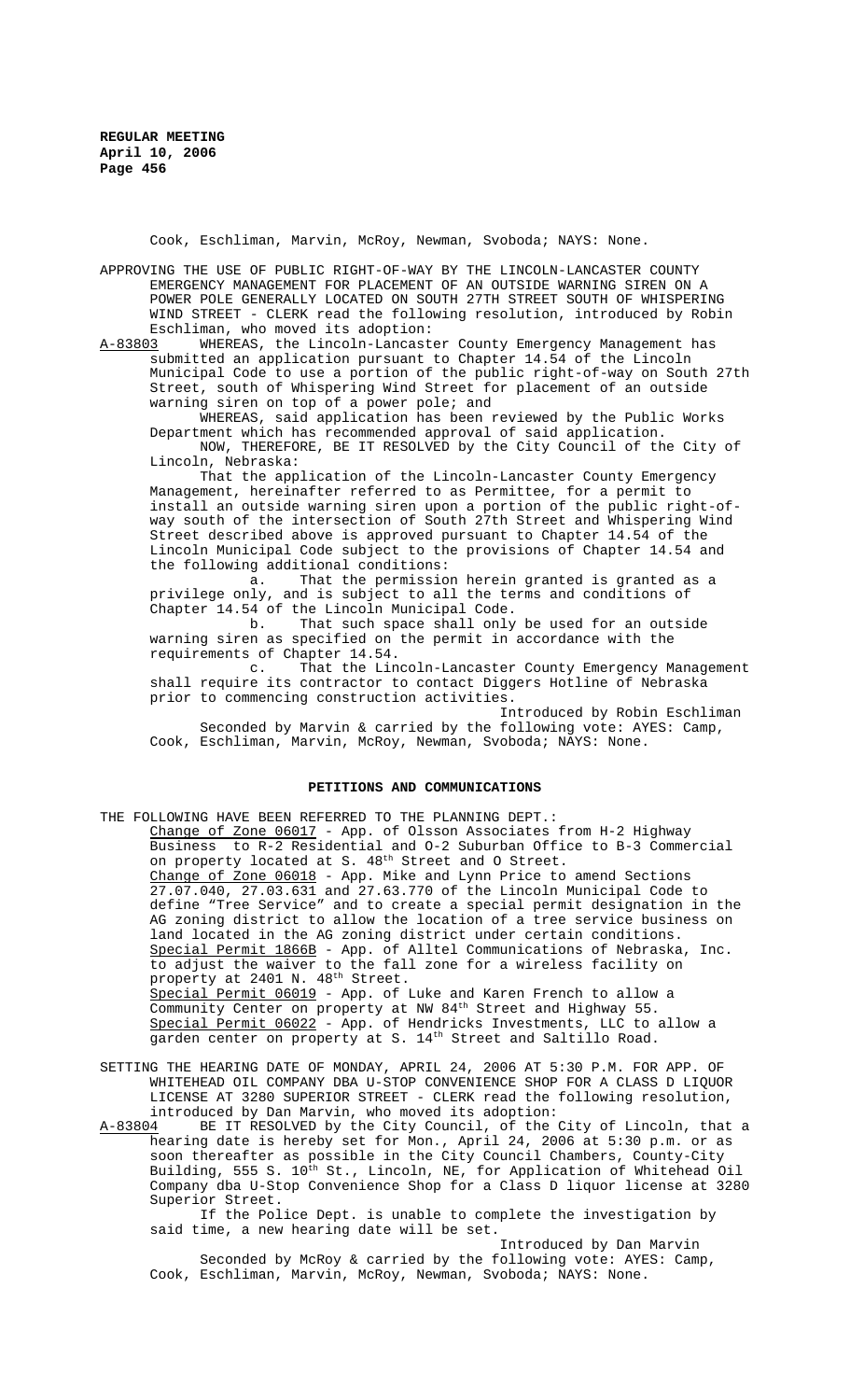SETTING THE HEARING DATE OF MONDAY, APRIL 24, 2006 AT 5:30 P.M. FOR MAN. APP. OF REBECCA TARTER FOR U-STOP CONVENIENCE SHOP LOCATED AT 942 S.  $27^{\text{TH}}$ STREET - CLERK read the following resolution, introduced by Dan Marvin, who moved its adoption:<br>A-83805 BE IT RESOLVED by

BE IT RESOLVED by the City Council, of the City of Lincoln, that a hearing date is hereby set for Mon., April 24, 2006 at 5:30 p.m. or as soon thereafter as possible in the City Council Chambers, County-City Building, 555 S. 10<sup>th</sup> St., Lincoln, NE, for Manager Application of Rebecca Tarter for U-Stop Convenience Shops located at 942 S.  $27^{\rm th}$ Street.

If the Police Dept. is unable to complete the investigation by said time, a new hearing date will be set.

Introduced by Dan Marvin

Seconded by McRoy & carried by the following vote: AYES: Camp, Cook, Eschliman, Marvin, McRoy, Newman, Svoboda; NAYS: None.

### **REPORTS OF CITY OFFICERS**

- CLERK'S LETTER AND MAYOR'S APPROVAL OF ORDINANCES & RESOLUTIONS PASSED BY COUNCIL ON MARCH 27, 2006 - CLERK presented said report which was placed on file in the Office of the City Clerk.
- REPORT OF LINCOLN WATER & WASTEWATER SYSTEM RECAPITULATION OF DAILY CASH RECEIPTS FOR MARCH 2006 - CLERK presented said report which was placed on file in the Office of the City Clerk. **(8-71)**
- REPORT FROM CITY TREASURER OF FRANCHISE TAX FROM AQUILA FOR THE MONTH OF FEBRUARY 2006 - CLERK presented said report which was placed on file in the Office of the City Clerk. **(16-1)**
- REPORT OF CITY TREASURER OF TELECOMMUNICATION TAX FOR THE MONTH OF JANUARY 2006: ATS, KDDI AMERICA, XO COMM., UCN, INTELLICALL OPERATOR, VIRGIN MOBILE USA, TELECORP GLOBAL CROSSING, ATI, TRANS NAT'L, MCLEODUSA, QWEST, VERIZON SELECT, VOICECOM, WORKING ASSETS, PRIMUS, ONSTAR, USCOC OF NEBRASKA, TRACFONE, NORSTAN, ACN, BROADWING, BROADBAND DYNAMICS, BELL ATLANTIC, CINCINNATI BELL, BUSINESS PROD. SOLUTIONS, LIBERTY WIRELESS, IBM GLOBAL, QUANTUM SHIFT, STARTEC GLOBAL, GUARANTEED PHONE, CRICKET, NEW CINGULAR WIRELESS, AT&T OF MIDWEST, NEBRASKA TECHNOLOGY & TELECOMM., USCOC OF GREATER IOWA, MCI WORLDCOM; FEBRUARY 2006: CELLULAR ONE, ALLTEL NEBRASKA, ALLTEL COMM. OF NEBRASKA, ALLTEL SYSTEMS OF MIDWEST, SPRINT, NETWORK BILLING, GUARANTEED PHONE, LIGHTYEAR NETWORK, NORSTAN NETWORK, TRI-M COMM., LDMI, ZONE TELECOM, NOS, GTC, ACCERIS MGMT & ACQUISITION, ACCERIS, AFFINITY NETWORK, 360NETWORKS, BT AMERICAS, NEXTEL WEST, GLOBALCOM, EARTHLINK, SBC LONG DISTANCE, NOSVA, VARTEC, EXCEL, ATS MOBILE, D& D, MCI WORLDCOM, TWC, SPRINT SPECTRUM, NEXTEL PARTNERS - CLERK presented said report which was placed on file in the Office of the City Clerk.
- APPROVING THE DISTRIBUTION OF FUNDS REPRESENTING INTEREST EARNINGS ON SHORT-TERM INVESTMENTS OF IDLE FUNDS DURING THE MONTH ENDED FEBRUARY, 2006 - CLERK read the following resolution, introduced by Dan Marvin, who moved its adoption:<br><u>A-83806</u> BE IT R
- BE IT RESOLVED by the City Council of the City of Lincoln, Nebraska:

That during the month ended February 28, 2006, \$668,708.91 was earned from the investments of "IDLE FUNDS". The same is hereby distributed to the various funds on a pro-rata basis using the balance of each fund and allocating a portion of the interest on the ratio that such balance bears to the total of all fund balances. Introduced by Dan Marvin

Seconded by McRoy & carried by the following vote: AYES: Camp, Cook, Eschliman, Marvin, McRoy, Newman, Svoboda; NAYS: None.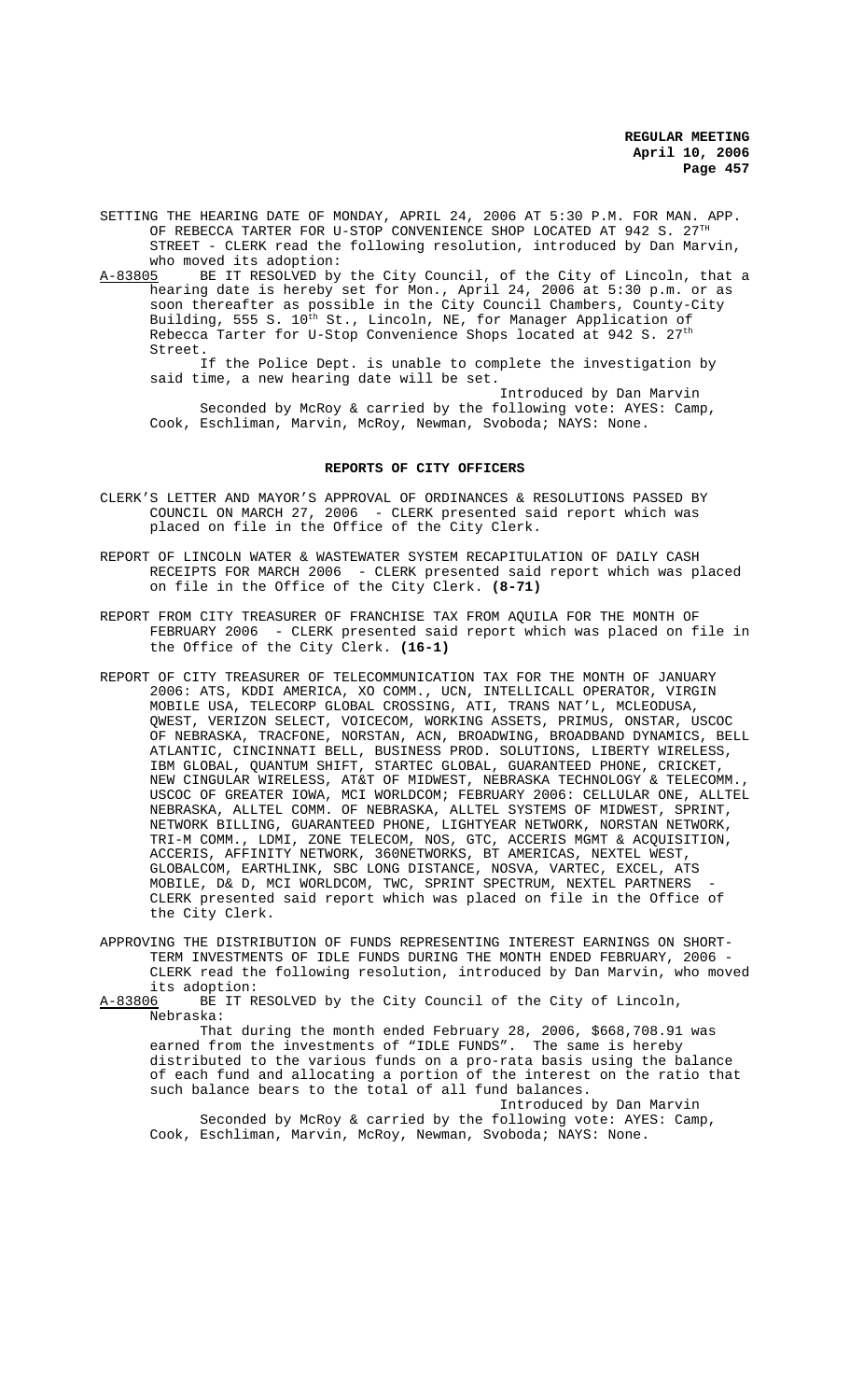APPOINTING CHARLENE GONDRING TO THE COMMUNITY HEALTH ENDOWMENT BOARD OF TRUSTEES TO FILL AN UNEXPIRED THREE-YEAR TERM EXPIRING SEPTEMBER 1, 2007 - CLERK read the following resolution, introduced by Robin Eschliman,

who moved its adoption:<br>A-83807 BE IT RESOLVED by BE IT RESOLVED by the City Council of the City of Lincoln, Nebraska:

That the appointment of Charlene Gondring to the Community Health Endowment Board of Trustees to fill an unexpired three-year term expiring September 1, 2007 is hereby approved.

Introduced by Robin Eschliman Seconded by McRoy & carried by the following vote: AYES: Camp, Cook, Eschliman, Marvin, McRoy, Newman, Svoboda; NAYS: None.

REAPPOINTING SUSAN RODENBURG AND GEORGIA GLASS TO THE PARKS AND RECREATION ADVISORY BOARD FOR THREE-YEAR TERMS EXPIRING APRIL 27, 2009 - CLERK read the following resolution, introduced by Robin Eschliman, who moved its

adoption:<br><u>A-83808</u> BE BE IT RESOLVED by the City Council of the City of Lincoln, Nebraska:

That the reappointment of Susan Rodenburg and Georgia Glass to the Parks and Recreation Advisory Board for a three-year term expiring April 27, 2009 is hereby approved.

Introduced by Robin Eschliman Seconded by McRoy & carried by the following vote: AYES: Camp, Cook, Eschliman, Marvin, McRoy, Newman, Svoboda; NAYS: None.

REAPPOINTING JONATHAN COOK TO THE PARKS AND RECREATION ADVISORY BOARD FOR A THREE-YEAR TERM EXPIRING APRIL 17, 2009 - CLERK read the following resolution, introduced by Robin Eschliman, who moved its adoption:<br>A-83809 BE IT RESOLVED by the City Council of the City of Lincoln.

BE IT RESOLVED by the City Council of the City of Lincoln, Nebraska:

That the reappointment of Jonathan Cook to the Parks and Recreation Advisory Board for a three-year term expiring April 17, 2009 is hereby approved.

Introduced by Robin Eschliman Seconded by McRoy & carried by the following vote: AYES: Camp, Cook, Eschliman, Marvin, McRoy, Newman, Svoboda; NAYS: None.

REAPPOINTING DOUG BIGGERSTAFF TO THE HEATING, VENTILATING & COOLING EXAMINERS BOARD FOR A THREE-YEAR TERM EXPIRING APRIL 4, 2009 - CLERK read the following resolution, introduced by Robin Eschliman, who moved its

adoption:<br>A-83810 BE BE IT RESOLVED by the City Council of the City of Lincoln, Nebraska:

That the reappointment of Doug Biggerstaff to the Heating, Ventilating & Cooling Examiners Board for a three-year term expiring April 4, 2009 is hereby approved.

Introduced by Robin Eschliman Seconded by McRoy & carried by the following vote: AYES: Camp, Cook, Eschliman, Marvin, McRoy, Newman, Svoboda; NAYS: None.

REAPPOINTING DOUG BIGGERSTAFF, MATT MORRISSEY, MIKE MCNIFF, ROGER KRIEFELS, AND MIKE BARRY TO THE GAS PIPING EXAMINING BOARD FOR THREE-YEAR TERMS EXPIRING APRIL 1, 2009 - CLERK read the following resolution, introduced by Robin Eschliman, who moved its adoption:

A-83811 BE IT RESOLVED by the City Council of the City of Lincoln, Nebraska:

That the reappointment of Doug Biggerstaff, Matt Morrissey, Mike McNiff, Roger Kriefels, and Mike Barry to the Gas Piping Examining Board for three-year terms expiring April 1, 2009 is hereby approved. Introduced by Robin Eschliman

Seconded by McRoy & carried by the following vote: AYES: Camp, Cook, Eschliman, Marvin, McRoy, Newman, Svoboda; NAYS: None.

## ORDINANCES - 1<sup>st</sup> READING & RELATED RESOLUTIONS

DECLARING LOTS 3 - 8, BLOCK 3, COTTAGE HOMES ADDITION AS SURPLUS PROPERTY GENERALLY LOCATED AT 15TH AND CLAREMONT STREETS - CLERK read an ordinance, introduced by Dan Marvin, declaring the City-owned property generally located at North 15<sup>th</sup> and Claremont Streets as surplus and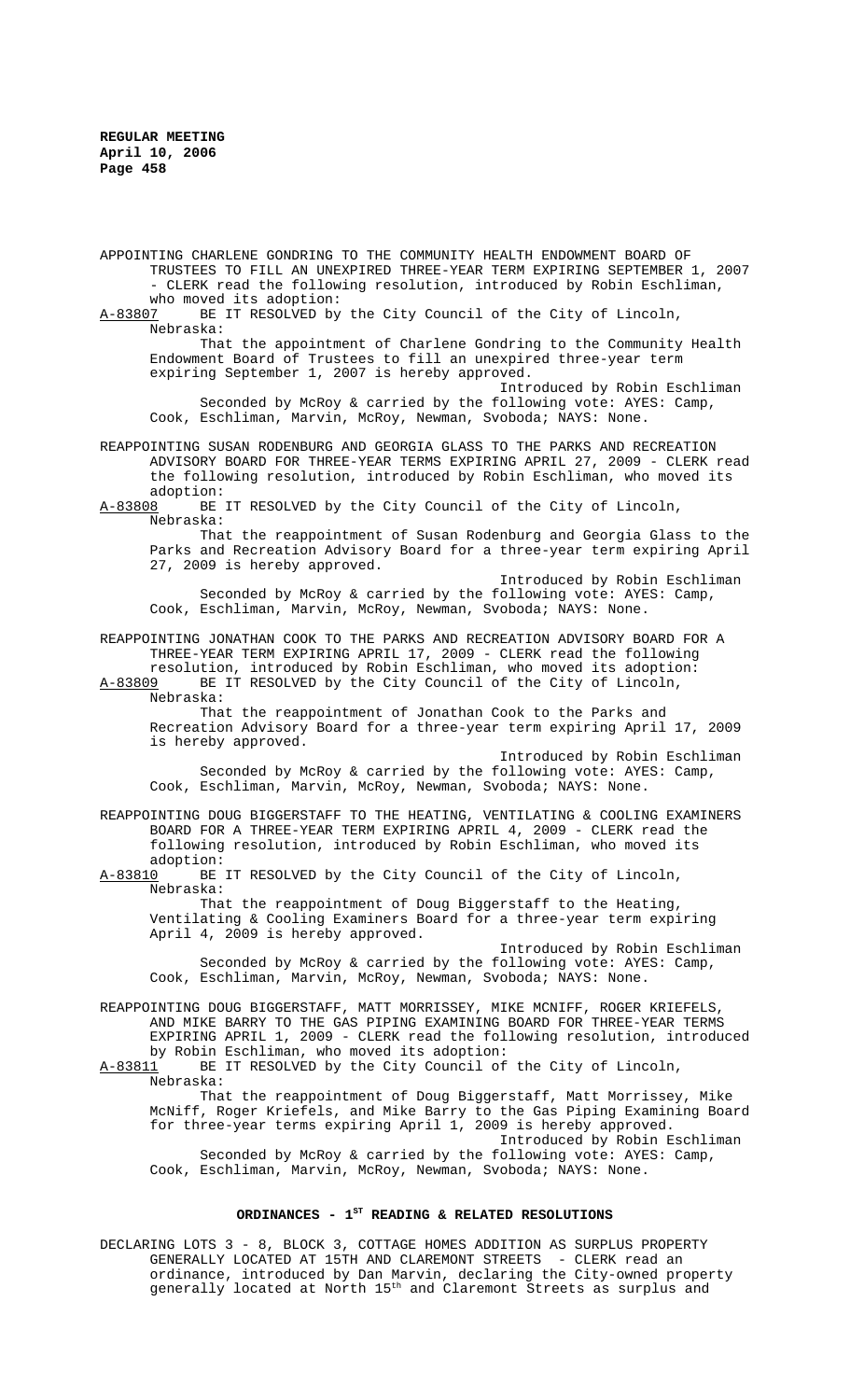authorizing the sale thereof, the first time.

- APPROVING THE HARRISON HEIGHTS CONDITIONAL ANNEXATION AND ZONING AGREEMENT BETWEEN THE CITY AND DEVELOPMENTS UNLIMITED LLP RELATING TO THE ANNEXATION OF APPROXIMATELY 90.58 ACRES, GENERALLY LOCATED AT N. STREET AND LEIGHTON AVENUE. (RELATED ITEMS: 06R-72, 06-58, 06-59)
- ANNEXATION 05017 AMENDING THE LINCOLN CORPORATE LIMITS MAP BY ANNEXING APPROXIMATELY 90.6 ACRES OF PROPERTY GENERALLY LOCATED AT 91ST STREET AND LEIGHTON AVENUE. (RELATED ITEMS: 06R-72, 06-58, 06-59) - CLERK read an ordinance, introduced by Dan Marvin, annexing and including the below described land as part of the City of Lincoln, Nebraska and amending the Corporate Limits Map attached to and made a part of Ordinance No. 18208, to reflect the extension of the corporate limits boundary of the City of Lincoln, Nebraska established and shown thereon, the first time.
- CHANGE OF ZONE 05074 APPLICATION OF RIDGE DEVELOPMENT COMPANY FOR A CHANGE OF ZONE FROM AG AGRICULTURAL DISTRICT TO R-3 RESIDENTIAL DISTRICT ON PROPERTY GENERALLY LOCATED AT 91ST STREET AND LEIGHTON AVENUE. (RELATED ITEMS: 06R-72, 06-58, 06-59) - CLERK read an ordinance, introduced by Dan Marvin, amending the Lincoln Zoning District Maps attached to and made a part of Title 27 of the Lincoln Municipal Code, as provided by Section 27.05.020 of the Lincoln Municipal Code, by changing the boundaries of the districts established and shown thereon, the first time.

#### **ORDINANCES - 3RD READING & RELATED RESOLUTIONS (as required)**

APPROVING THE 48TH AND HUNTINGTON AVENUE REDEVELOPMENT AGREEMENT BETWEEN THE CITY AND KINPORT CORPORATION FOR REDEVELOPMENT OF THE SOUTH SIDE OF HUNTINGTON AVE. BETWEEN 48TH AND 49TH STREETS FOR A LINCOLN POLICE SUBSTATION AND MIXED USE RETAIL, RESIDENTIAL, COMMERCIAL AND OFFICE USES (RELATED ITEMS: 06R-51, 06-42) - CLERK read the following resolution, introduced by Jonathan Cook, who moved its adoption:<br>A-83812 WHEREAS, the City Council on December 7, 1998

WHEREAS, the City Council on December 7, 1998 adopted Resolution No. A-79200, adopting the University Place Redevelopment Plan, and said plan was amended by Resolution No. A-81098 adopted on September 17, 2001, Resolution No. A-82040 adopted on April 14, 2003, Resolution No. A-82825 adopted on June 21, 2004, and Resolution A-83606 adopted on October  $28, 2005;$  and

WHEREAS, on September 16, 2005 notice of public hearing was mailed, postage prepaid, to the president or chairperson of the governing body of each county, school district, community college, educational service unit, and natural resource district in which the real property subject to such plan is located and whose property tax receipts would be directly affected and to all registered neighborhood associations located in whole or in part within one mile radius of the area to be redeveloped setting forth the time, date, place, and purpose, of the public hearing to be held on September 28, 2005 before the Lincoln City - Lancaster County Planning Commission regarding the amendment to the University Place Redevelopment Plan; and

WHEREAS, said proposed amendment to the University Place Redevelopment Plan to provide for Redevelopment Projects in the Redevelopment Project Area have been submitted to the Lincoln-Lancaster County Planning Commission for review and recommendation, and said Planning Commission on September 28, 2005 found said request to be in conformance with the Comprehensive Plan and recommended approval thereof; and

WHEREAS, on October 10, 2005 a notice of public hearing was mailed, postage prepaid, to the foregoing governing bodies and registered neighborhood associations setting forth the time, date, place, and purpose of the public hearing before the City Council to be held on October 24, 2005 regarding the proposed amendment to the University Place Redevelopment Plan; and

WHEREAS, on October 7, 2005 and October 14, 2005 a notice of public hearing was published in the Lincoln Journal Star newspaper, setting forth the time, date, place, and purpose of the public hearing to be held on October 24, 2005 regarding the proposed amendments to the University Place Redevelopment Plan; and

WHEREAS, on October 24, 2005 in the City Council Chambers of the County City Building, 555 South 10th Street, Lincoln, Nebraska, the City Council held a public hearing relating to the proposed amendment to the University Place Redevelopment Plan and all interested parties were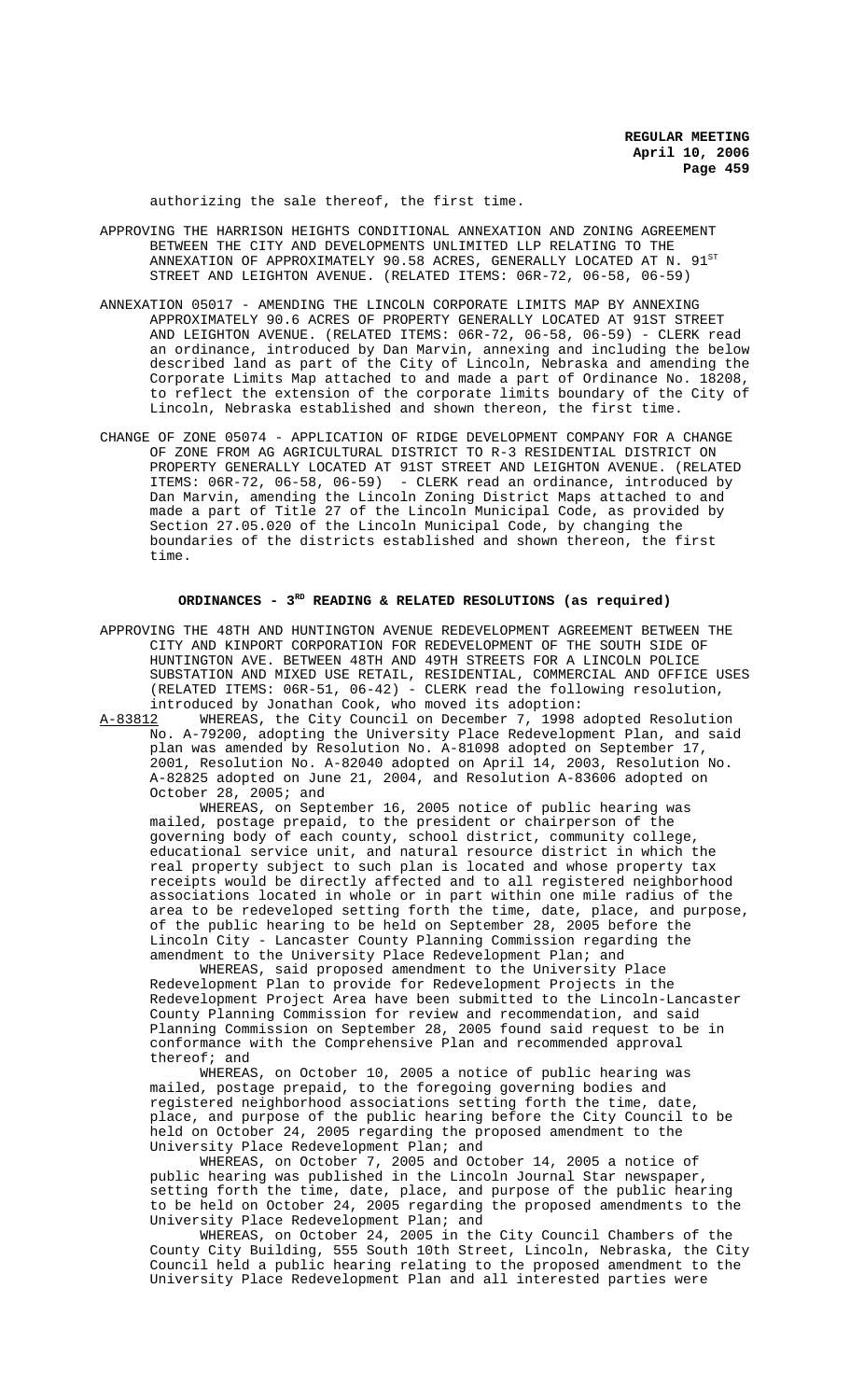afforded at such public hearing a reasonable opportunity to express their views respecting said proposed plan; and

WHEREAS, at such public hearing the City Council duly considered all statements made and materials submitted relating to said proposed amendment and determined:<br>1. That the

That the University Place Redevelopment Plan as modified by the 48th and Huntington Project Amendment is described in sufficient detail and is designed with the general purpose of accomplishing a coordinated, adjusted, and harmonious development of the City which will promote general health, safety, and welfare, sound design and arrangement, the wise and efficient expenditure of public funds, and the prevention of the reoccurrence of unsanitary or unsafe dwelling accommodations or conditions of blight.

2. That the University Place Redevelopment Plan as modified by the 48th and Huntington Project Amendment is feasible and in conformity with the general plan for the development of the City of Lincoln as a whole and said plan as modified by the proposed amendment is in conformity with the legislative declarations, and the determinations set forth in the Community Development Law; and

WHEREAS, the City Council directed the Urban Development Director or his authorized agent to take all steps necessary to implement the provisions of said amendment; and

WHEREAS, in connection with the Amendment, the Urban Development director has determined the Redevelopment Project Area for the 48th and Huntington Redevelopment Project as depicted on the attached "Diagram A" incorporated herein by this reference, said Redevelopment Project Area comprising the property to be included in the area subject to the increment provision authorized in the Nebraska Community Development Law related to the project commencing hereafter as provided by law; and

WHEREAS, the City advertised for and requested redevelopment proposals for the Redevelopment of the 48th and Huntington Project Area; and

WHEREAS, the City received and reviewed using a selection committee process, the response to requests selecting Kinport Corporation (Kinport) as the redeveloper of record according to the Community Development Law; and

WHEREAS, Kinport and City have negotiated and are desirous of entering into the attached "48th & Huntington Redevelopment Agreement. NOW, THEREFORE, BE IT RESOLVED by the City Council of the City of Lincoln, Nebraska:

1. That the attached 48th & Huntington Redevelopment Agreement between the City and Kinport for the redevelopment of the 48th and Huntington Project Area in accordance with the terms and conditions contained in said Agreement, is hereby approved and the Mayor is authorized to execute the same on behalf of the City.

2. The Redevelopment Project Area for the 48th & Huntington Redevelopment Project as depicted on the attached "Diagram A" incorporated herein by this reference, said Redevelopment Project Area comprising the property to be included in the area subject to the increment provision authorized in the Nebraska Community Development Law related to the project commencing hereafter as provided by law is hereby adopted and approved. Said property being legally described as Lots 1- 6, Block 95, University Place, Lincoln, Lancaster County, Nebraska, including the abutting streets and alleys thereto.

3. The findings of Resolution A-83606 in connection with the area of Plan Amendment as the 48th and Huntington Redevelopment Project Area are hereby ratified and approved.

The City Clerk is directed to return one fully executed copy of the Agreement to Kinport, 720 O Street, Lincoln, NE, 68508 and one copy to the Urban Development Department.

Introduced by Jonathan Cook Seconded by McRoy & carried by the following vote: AYES: Cook, Eschliman, Marvin, McRoy, Newman, Svoboda; NAYS: Camp.

APPROVING A 15-YEAR LEASE BETWEEN THE CITY AND KINPORT CORPORATION FOR THE LEASE OF SPACE BY THE CITY'S POLICE DEPARTMENT AT 49TH AND HUNTINGTON

AVE. - PRIOR to reading:<br>ESCHLIMAN Moved amendment #1 Moved amendment #1 to amend the lease agreement of Bill No. 06-42 as follows:

A. Amend Paragraph 4 (a) as follows:

(a) Rental Adjustments. That portion of the annual base rental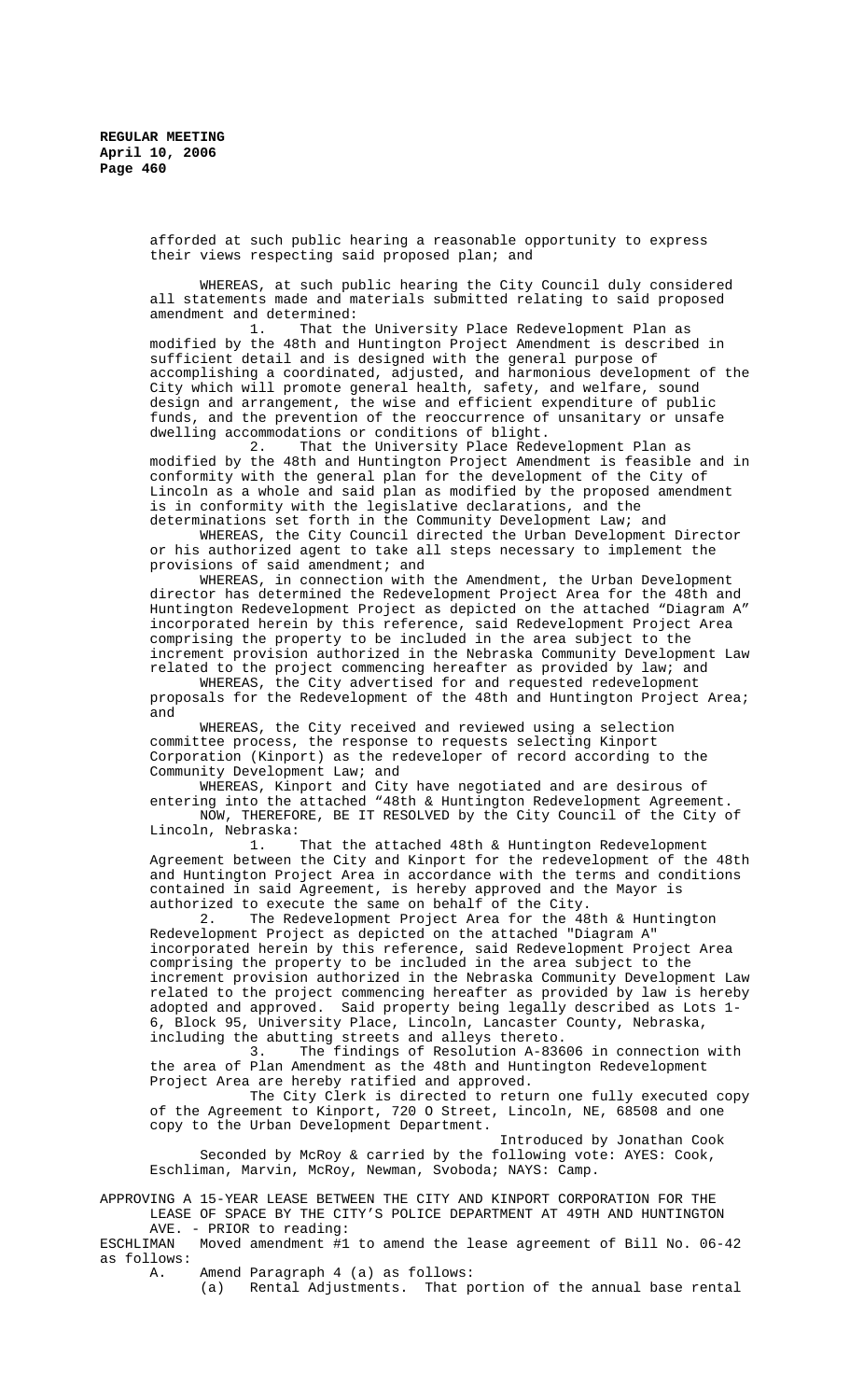provided in Paragraph 3 (a) shall be subject to adjustment ("Rental Adjustments") for each calendar year following the calendar year of the Commencement Date during the Term of this Lease to an amount which shall be determined by multiplying said portion of the annual base rental subject to the Rental Adjustments payable for the immediately preceding calendar year by the CPI Adjustment for such year; however, in no event shall said portion of the annual base rental be less than the amount shown in Paragraph 3 (a) of this Lease. The CPI Adjustment for a calendar year shall be a fraction, the numerator of which shall be the average CPI for the twelve (12) months ending with the September immediately preceding such calendar year and the denominator of which shall be the average CPI for the twelve (12) months ending with the September before the September immediately preceding such calendar year; provided that, the CPI Adjustment for any calendar year shall not increase by an amount greater than five (5) percent. The term "CPI" as used in this Lease shall mean the Consumer Price Index for All Urban Consumers - All Items -U.S. City Average (1967=100 or the then current basis, if changed by the Department of Labor) published by the United States Department of Labor, Bureau of Statistics. If the issuance of the CPI by the federal government is discontinued, Kinport shall use the official index published by a federal governmental agency which is most nearly equivalent to the CPI.

- B. Delete in its entirety Paragraph 5 of the Lease, titled First Right of Refusal, and insert the following new Paragraph 5 instead:
	- 5. **RIGHT OF FIRST OFFER**. Kinport agrees that in the event Kinport, or its successors and assigns, should elect to sell its fee interest in Lots 1 & 2, Block Ninety-Five (95), University Place, Lincoln, Lancaster County, Nebraska ("Property") during the Term of this Lease, then Kinport will give the City the first opportunity to purchase the Property ("Right of First Offer"). Kinport shall provide the City notice of Kinport's intentions to sale, along with a written MAI of the Property for sale ("MAI Appraisal"), at Kinport's expense. The City shall have thirty (30) days after receipt of Kinport's notice of intentions to sale and MAI Appraisal to then complete: (i) any testing, survey, due diligence and inspection of the Property; (ii) any examination of title or securing any title insurance commitments and endorsements; and (iii) to exercise the City's right to buy pursuant to the terms of this Paragraph for the amount of the MAI Appraisal as the purchase price for the Property by delivering a written notice to Kinport of the City's exercise of its right to buy. If the City does not exercise its right to buy within the agreed upon thirty (30) day period, then Kinport shall be free to sell or exchange the Property to any third party for any amount or consideration. This Right of First Offer does not apply during the Term to: (i) a conveyance or delivery of a mortgage or deed of trust; (ii) a sell, transfer or assignment to a related business entity; provided that Kinport, William D. Scott, or Robert E. Scott are equitable owner(s) of the related business entity; (iii) a sell, transfer or assignment to William D. Scott or Robert E. Scott, or their related spouse, child(s) or relative(s); (iv) involuntary transfer by reason of operation of law, death, insolvency or incompetency; (v) any gift or any bargain sale of the space to a nonprofit organization or governmental entity; or (vi) a sale, conveyance, dedication or easement for ingress/egress, infrastructure or utilities.

Unless Kinport and the City agree otherwise, the following terms and conditions will apply:

(a) "Closing" shall take place at the offices of the City of Lincoln's Urban Development Department, 808 "P" Street, Suite 400, Lincoln, Nebraska on or before ninety (90) days after the date the City delivers a written notice to Kinport of the City's exercise of its right to buy; (b) Kinport agrees to deliver at Closing a corporate warranty deed to the Property, free and clear of all mortgages, deeds of trusts, encumbrances, liens, and special assessments, but subject to the Redevelopment Agreement, Lease, encroachments, if any, and easements and restrictions of record; (c) The Property will be delivered "as is", "where is",

and Kinport makes no representations or warranties concerning the Property of any kind or nature, except as is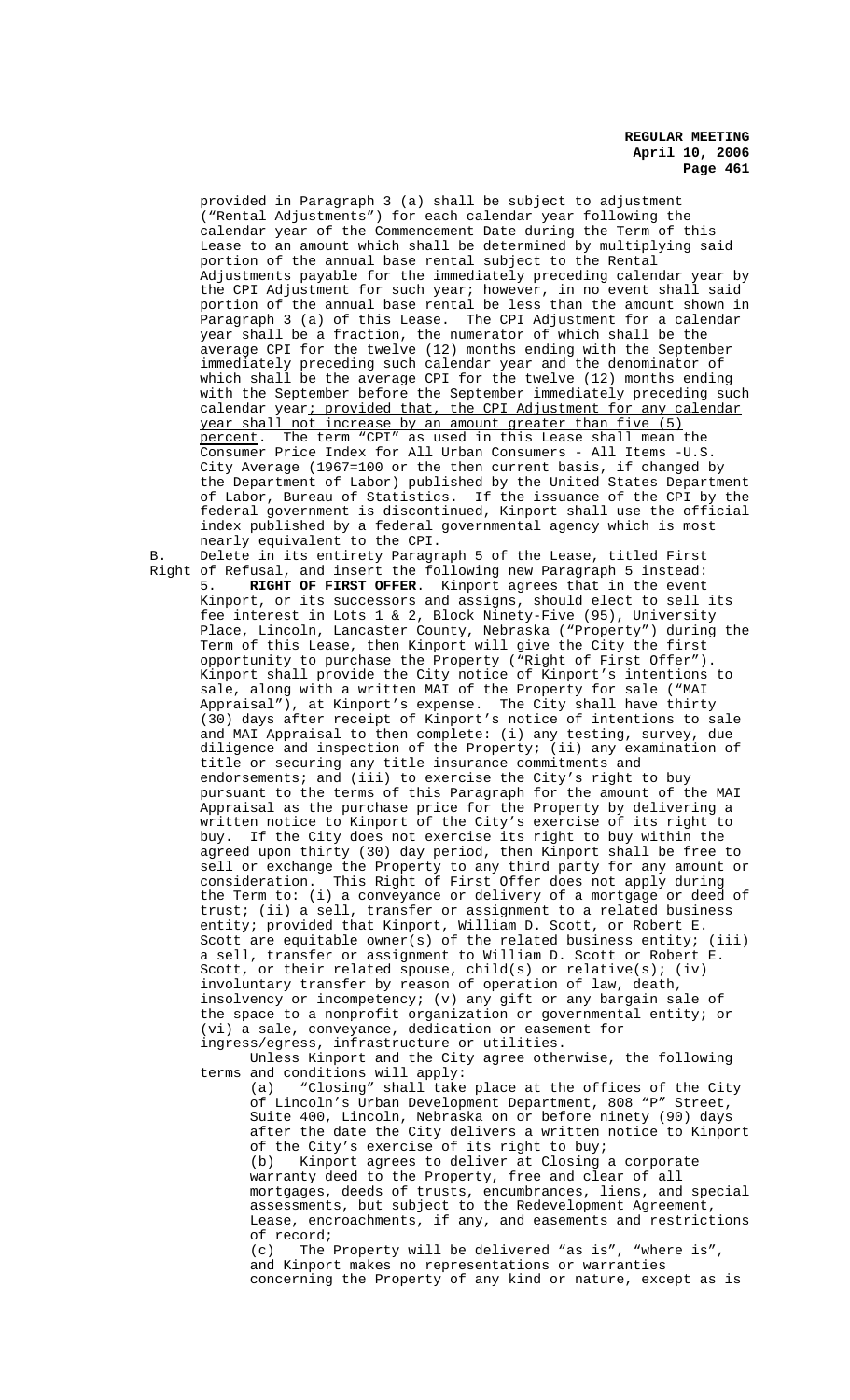expressly set forth in this Paragraph; (d) At Closing, Kinport shall pay all taxes related to the Property for the year prior to the date of Closing and all prior years. Any such taxes for the year of Closing shall be prorated to the date of Closing based on the most recent property valuation and the most recent levy; (e) City shall pay any and all transfer taxes or similar fees, if any, which are payable upon the recording of the instruments of transfer;<br>(f) Kinport discloses Kinport discloses that William D. Scott, is a licensed broker. If either party has entered into any contract, arrangement or understanding with any person or firm which may result in the obligation to pay any finder's fee, brokerage or agent's commission or other like payment, that party shall be liable to pay said payment; (g) There shall be no finance contingencies or other contingences; and (h) The City acknowledges that Kinport may undertake an Internal Revenue Code Section 1031 tax deferred exchange of its interest in all or any portion of the Property. Kinport's rights and obligations under this Paragraph may be assigned to facilitate such exchange(s). The City agrees to cooperate with Kinport and any assignee to enable Kinport to qualify for such exchange(s); provided that such cooperation shall not require the City to incur any additional costs or liability and the City shall be able to realize all intended benefits of this Paragraph. Seconded by Newman & carried by the following vote: AYES: Camp, Cook, Eschliman, Marvin, McRoy, Newman, Svoboda; NAYS: None. ESCHLIMAN Moved to amend Bill No. 06-42 as follows: Landlord agrees to an open-book policy on the bidding of subcontractors for the construction of the Police station. Any savings realized by the bidding by the sub-contractors work shall be passed back onto the City by way of lump sum payment to the City at the signing of the construction bids or by means of reduced rent over the term of the lease. Seconded by Camp & **LOST** by the following vote: AYES: Camp, Eschliman, Svoboda; NAYS: Cook, Marvin, McRoy, Newman. CLERK Read an ordinance, introduced by Jonathan Cook, accepting and approving a Lease Agreement between the City of Lincoln and Kinport Corporation, Nebraska Corporation, 720 O Street, Lincoln, NE 68508, for the lease of space by the Police Department at Lots 1 and 2, Block 95, University Place, street address 4843 Huntington Avenue, Lincoln, Lancaster County, Nebraska for a 15-year term, the third time. COOK Moved to pass the ordinance as read. Seconded by Newman & carried by the following vote: AYES: Cook, Marvin, McRoy, Newman, Svoboda; NAYS: Camp, Eschliman The ordinance, being numbered **#18704**, is recorded in Ordinance Book #25, Page ADOPTING THE SUPPLEMENTS TO THE LINCOLN MUNICIPAL CODE DATED JUNE, 2005 AND

DECEMBER, 2005 AS PART OF THE OFFICIAL LINCOLN MUNICIPAL CODE - CLERK read an ordinance, introduced by Jonathan Cook, adopting the supplements to the Lincoln Municipal Code dated June, 2005; and December 2005 as part of the official Lincoln Municipal Code, the third time. COOK Moved to pass the ordinance as read.

Seconded by McRoy & carried by the following vote: AYES: Camp, Cook, Eschliman, Marvin, McRoy, Newman, Svoboda; NAYS: None. The ordinance, being numbered **#18705**, is recorded in Ordinance Book #25, Page

CHANGE OF ZONE 06002 - APPLICATION OF JOHN ZAKOVEC FOR A CHANGE OF ZONE FROM AG AGRICULTURAL DISTRICT TO H-3 HIGHWAY COMMERCIAL DISTRICT ON PROPERTY GENERALLY LOCATED AT N.W. 48TH STREET AND HIGHWAY 34 - CLERK read an ordinance, introduced by Jonathan Cook, amending the Lincoln Zoning District Maps attached to and made a part of Title 27 of the Lincoln Municipal Code, as provided by Section 27.05.020 of the Lincoln Municipal Code, by changing the boundaries of the districts established and shown thereon, the third time. COOK Moved to pass the ordinance as read.

Seconded by Newman & carried by the following vote: AYES: Camp, Cook, Eschliman, Marvin, McRoy, Newman, Svoboda; NAYS: None.

The ordinance, being numbered **#18706**, is recorded in Ordinance Book #25, Page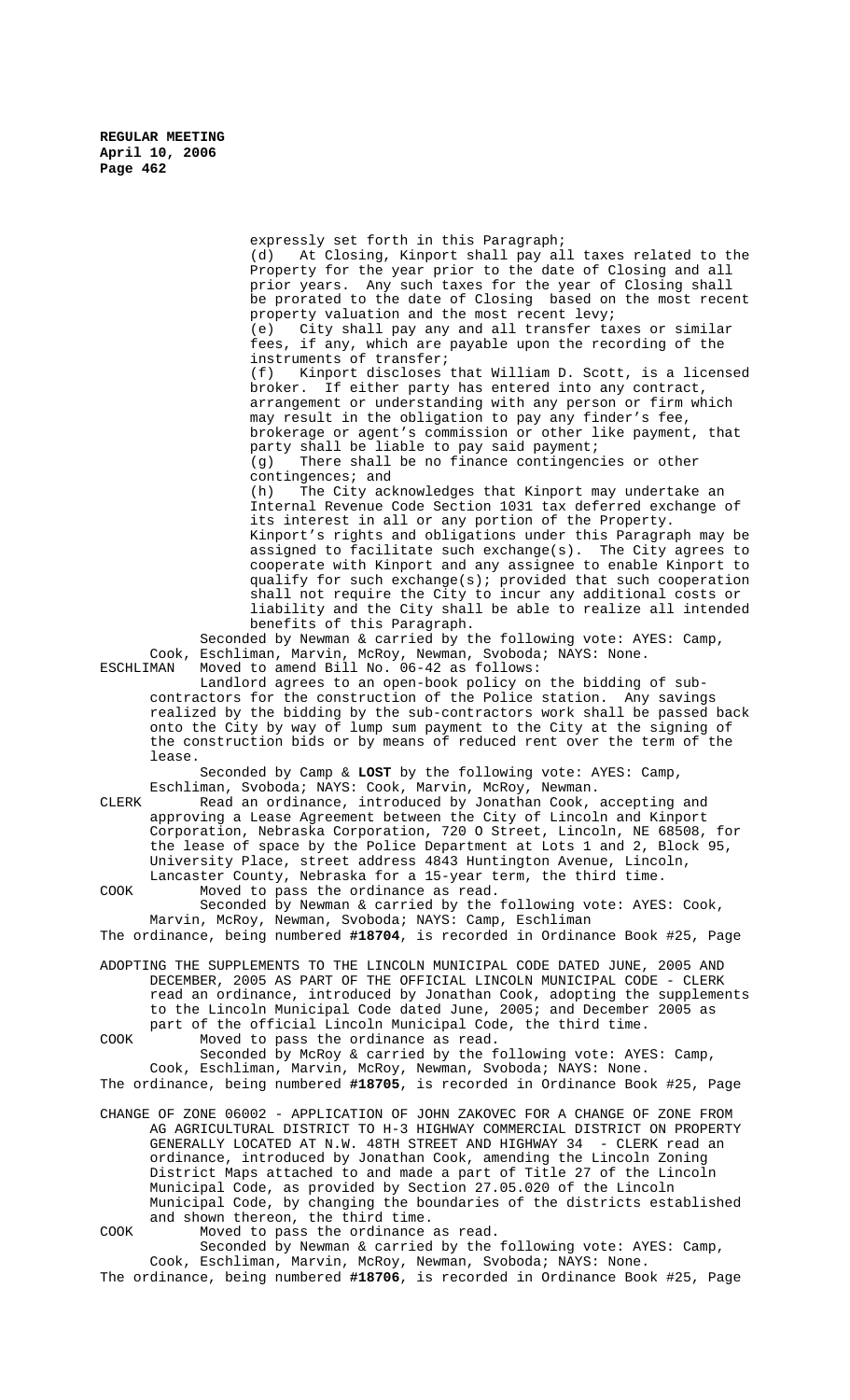APPROVING THE SCHWORER CONDITIONAL ANNEXATION AND ZONING AGREEMENT BETWEEN THE CITY AND DENNIS SCHWORER, RELATING TO THE ANNEXATION OF APPROXIMATELY 11.19 ACRES OF PROPERTY GENERALLY LOCATED AT 33RD AND SUPERIOR STREETS (RELATED ITEMS: 06R-57, 06-46, 06-47) (ACTION DATE: 4/10/06)- PRIOR to reading:

COOK Moved to amend Bill No. 06R-57 by substituting the attached Schworer Conditional Annexation and Zoning Agreement marked as Attachment "A" for the Schworer Conditional Annexation and Zoning Agreement attached to Bill No,. 06R-57 as Attachment "A". Seconded by McRoy & carried by the following vote: AYES: Camp,

Cook, Eschliman, Marvin, McRoy, Newman, Svoboda; NAYS: None.

CLERK Read the following resolution, introduced by Jonathan Cook, who moved its adoption as amended:<br>A-83813 BE IT RESOLVED by the Ci

BE IT RESOLVED by the City Council of the City of Lincoln, Nebraska:

That the agreement titled Schworer Conditional Annexation and Zoning Agreement, which is attached hereto, marked as Attachment "A" and made a part hereof by reference, between the City of Lincoln and Dennis R. Schworer, LLC, outlining certain conditions and understandings relating to the annexation of approximately 11.1877 acres of property generally located at 33rd and Superior Streets, is approved.

BE IT FURTHER RESOLVED that the Mayor is authorized to execute the Annexation Agreement on behalf of the City.

BE IT FURTHER RESOLVED that the City Clerk is directed to return two fully executed copies of this Agreement to Rick Peo, Chief Assistant City Attorney, for distribution to the Owner.

BE IT FURTHER RESOLVED that the City Clerk is directed to record the Annexation Agreement or a summary memorandum thereof with the Register of Deeds, filing fees to be paid by the Owner.

Introduced by Jonathan Cook

Seconded by Newman & carried by the following vote: AYES: Camp, Cook, Eschliman, Marvin, McRoy, Newman, Svoboda; NAYS: None.

ANNEXATION 05010 - AMENDING THE LINCOLN CORPORATE LIMITS MAP BY ANNEXING

APPROXIMATELY 11 ACRES OF PROPERTY GENERALLY LOCATED AT NORTH 33RD AND SUPERIOR STREETS - CLERK read an ordinance, introduced by Jonathan Cook, annexing and including the below described land as part of the City of Lincoln, Nebraska and amending the Corporate Limits Map attached to and made a part of Ordinance No. 18208, to reflect the extension of the corporate limits boundary of the City of Lincoln, Nebraska established and shown thereon, the third time.

COOK Moved to pass the ordinance as read. Seconded by Marvin & carried by the following vote: AYES: Camp,

Cook, Eschliman, Marvin, McRoy, Newman, Svoboda; NAYS: None. The ordinance, being numbered **#18707**, is recorded in Ordinance Book #25, Page

CHANGE OF ZONE 05029 - APPLICATION OF DENNIS R. SCHWORER LLC FOR A CHANGE OF ZONE FROM R-3 RESIDENTIAL DISTRICT TO H-3 HIGHWAY COMMERCIAL DISTRICT ON PROPERTY GENERALLY LOCATED AT NORTH 33RD AND SUPERIOR STREETS - CLERK read an ordinance, introduced by Jonathan Cook, amending the Lincoln Zoning District Maps attached to and made a part of Title 27 of the Lincoln Municipal Code, as provided by Section 27.05.020 of the Lincoln Municipal Code, by changing the boundaries of the districts established and shown thereon, the third time.

COOK Moved to pass the ordinance as read.

Seconded by Marvin & carried by the following vote: AYES: Camp, Cook, Eschliman, Marvin, McRoy, Newman, Svoboda; NAYS: None.

The ordinance, being numbered **#18708**, is recorded in Ordinance Book #25, Page

## **REGISTERED TO SPEAK SESSION - NONE**

## **OPEN MICROPHONE SESSION**

Carol Brown, 122 Elba Circle, came forward to recognize University of Nebraska Lincoln ASUN students who volunteered to clean up trash along the bike trail and creek along Superior Street.